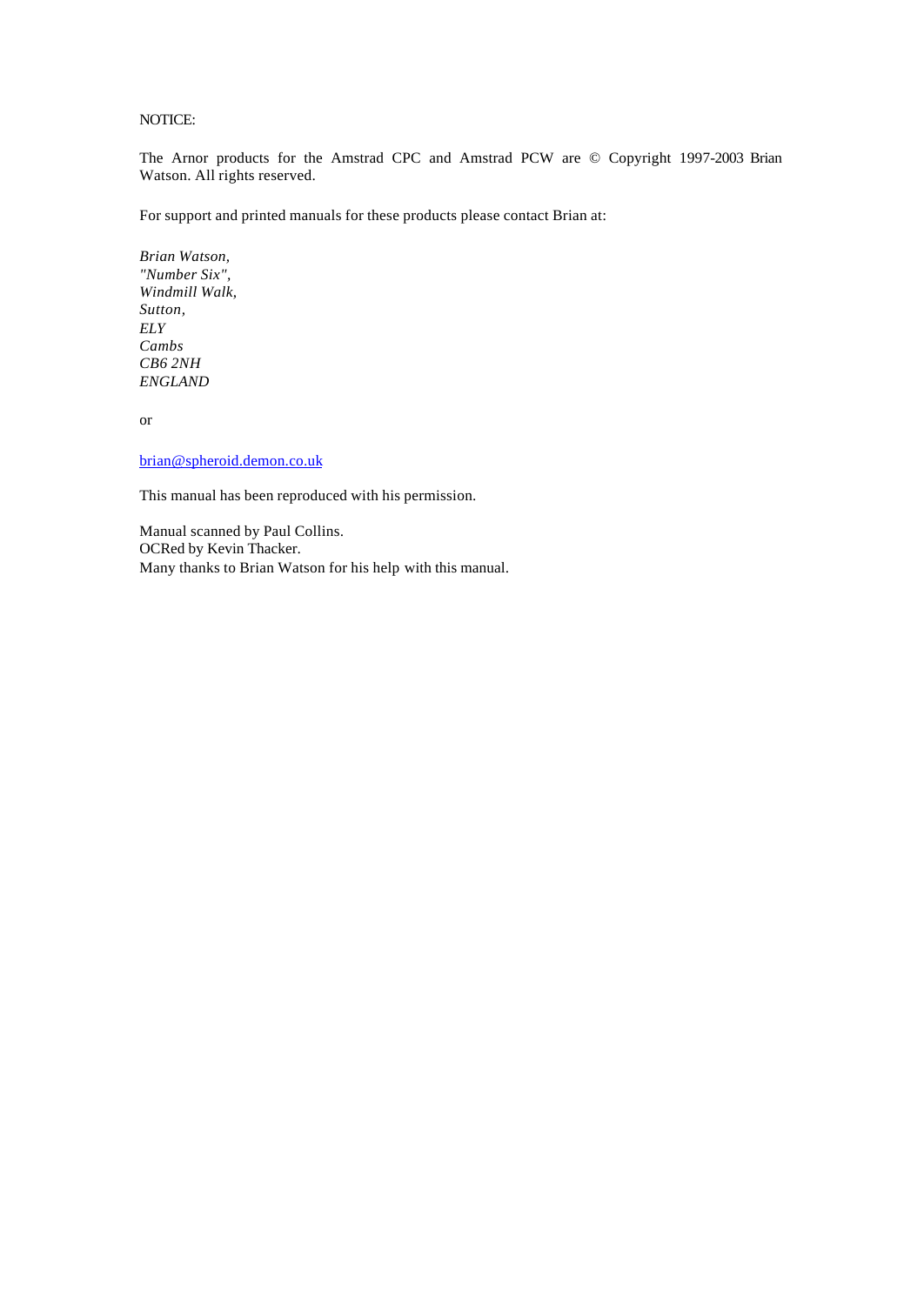# **UTOPIA**

16k Utilities ROM

(C) ARNOR LTD 1985

AMSTRAD CPC464 CPC664 & CPC6128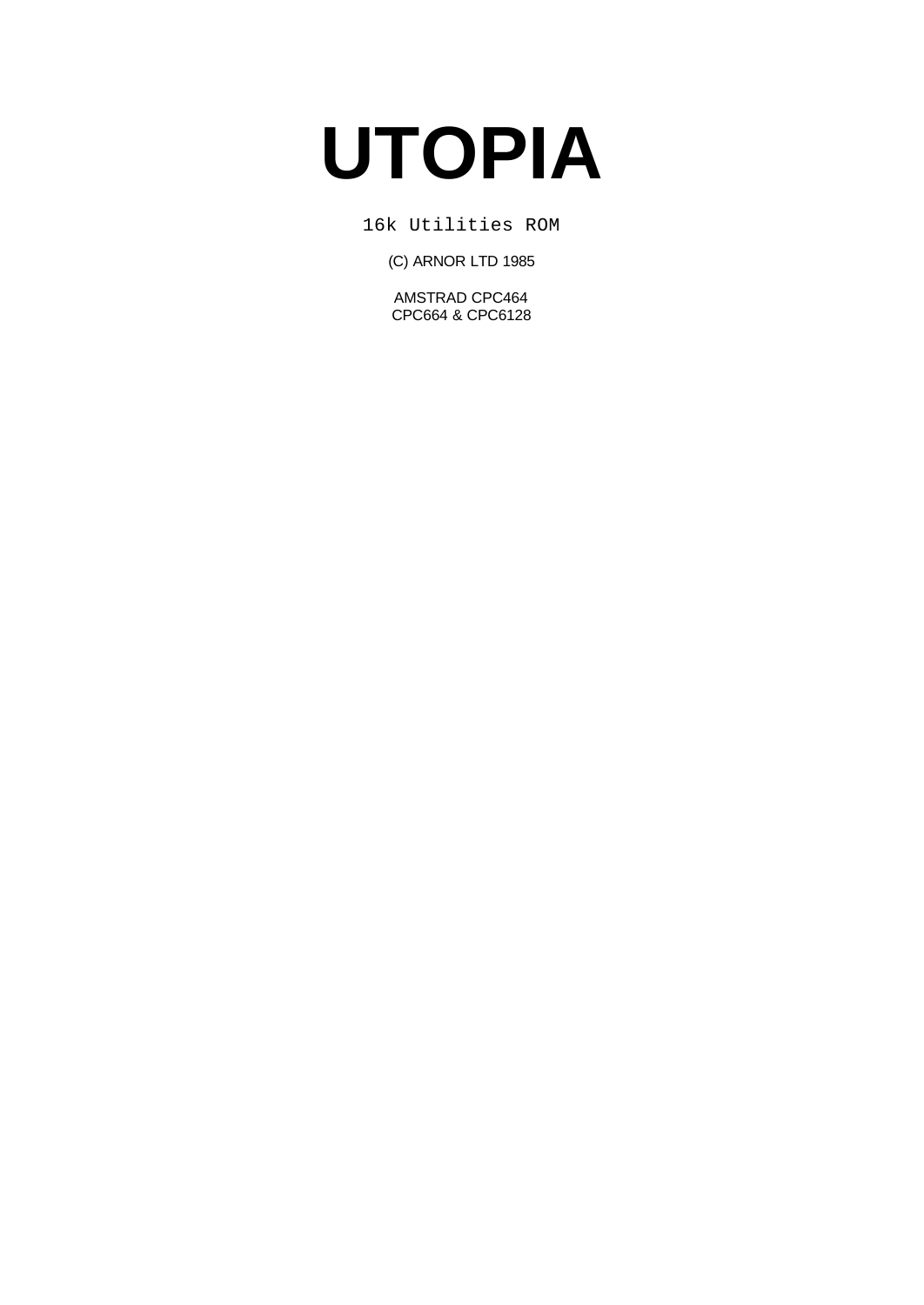## UTOPIA

# 16K UTILITIES ROM

## AMSTRAD CPC464 CPC664 & CPC6128

# Introduction

UTOPIA is a collection of useful commands relating to many aspects of Amstrad computing. Although sold as a single product. UTOPIA is really a 'library' of programs, all contained on a single ROM chip for convenience. Just like a library of books, UTOPIA's commands can be classified by subject:

1. Commands useful to BASIC programmers. These include find and replace, move lines, and various commands displaying useful information such as the currently defined variables.

2. Commands relating to files on tape or disc, such as TYPE, DUMP, VERIFY and COPY.

3. Disc users utilities. All the essential facilities for the disc user are contained in the ROM. With UTOPIA installed there is no longer any need to use your CP/M disc to format or copy a disc.

4. Commands relating to sideways ROMS and external commands. These allow all sideways ROMs and all external commands to be listed and also the switching off of selected ROMs.

5. Commands to echo all screen output to either the printer or a file.

Copyright (c) Arnor Ltd., 1985

CP/M is a registered trademark of Digital Research Inc. AMSTRAD is a registered trademark of Amstrad Consumer Electronic, plc.

All rights reserved. It is *illegal* to reproduce or transmit either this manual or the accompanying computer program in any form without the written permission of the copyright holder. Software piracy is theft.

The UTOPIA program was developed using the MAXAM assembler ROM. This manual was printed from camera-ready copy written on the PROTEXT word processor and printed on a KAGA-TAXAN printer. MAXAM and PROTEXT are both available in ROM from Arnor.

Arnor Ltd., The Studio. Ledbury Place. Croydon CR0 1ET. 01-688-6223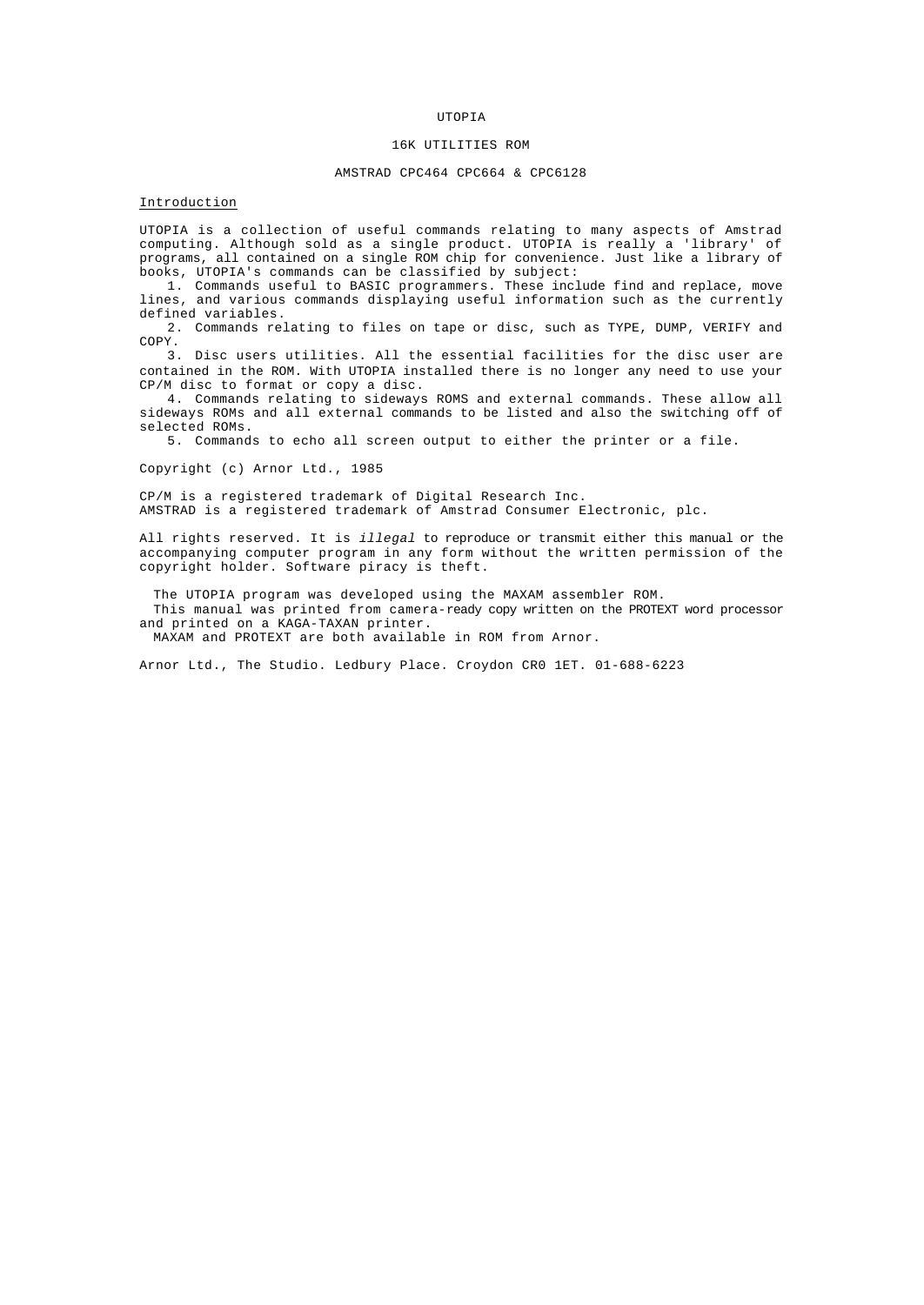# INSTALLATION

UTOPIA is supplied in a 16K EPROM which can be fitted into any available ROM expansion board. You may find that the legs of the EPROM will need straightening a little in order to fit it. Do this with extreme care by holding the EPROM in the centre (avoid touching the legs) and pressing the side of the legs against a flat surface. Keep the EPROM away from sources of electrostatic charge such as the monitor screen.

# ROM numbers

Each ROM, when installed must have a unique ROM select number so that the firmware may access it. UTOPIA is a background ROM, which means it provides facilities that can be used by other ROMs, such as BASIC. The number associated with a background ROM must lie between 1 and 15 (with the 1.0 firmware as on the CPC464 it must be between 1 and 7). However UTOPIA must be installed with a select number between 1 and 6. This is because AMSDOS occupies ROM 7, and UTOPIA must have a lower number in order to intercept some of the AMSDOS commands. It you have the Arnor AD-1 adaptor with MAXAM or PROTEXT that will take ROM 5. Select one of the remaining numbers for UTOPIA - this will be done by choosing an appropriate socket and, possibly, fitting a link. Refer to the documentation accompanying your ROM board for details.

When your UTOPIA ROM is installed, switch on and type '|HELP'. This will list all ROMs. If UTOPIA is listed then all is well and all the commands are ready for use. If not, or if the message 'Unknown command' is displayed, check that you have not chosen a ROM select number already occupied by something else.

# USING UTOPIA

## Command entry

UTOPIA's facilities are all available from BASIC, MAXAM or PROTEXT as 'external commands'. They can also be used with other well-written commercial ROMs. The commands are entered by typing a vertical bar '|' followed by the command name.

Most of the commands take one or more parameters (such as filename, string to find). These parameters can be entered in one of two ways:

- (i) after the command name separated by commas,<br>(ii) by pressing ENTER (or RETURN) after the comman
- by pressing ENTER (or RETURN) after the command name, in which case UTOPIA will prompt for all required parameters.

Method (ii) allows a command to be used if you've forgotten what parameters it takes. The other advantage is that it allows the entry or string parameters easily from BASIC. Method (i) Can be very quick and convenient, especially if used with MAXAM or PROTEXT which allow free format entry of external commands.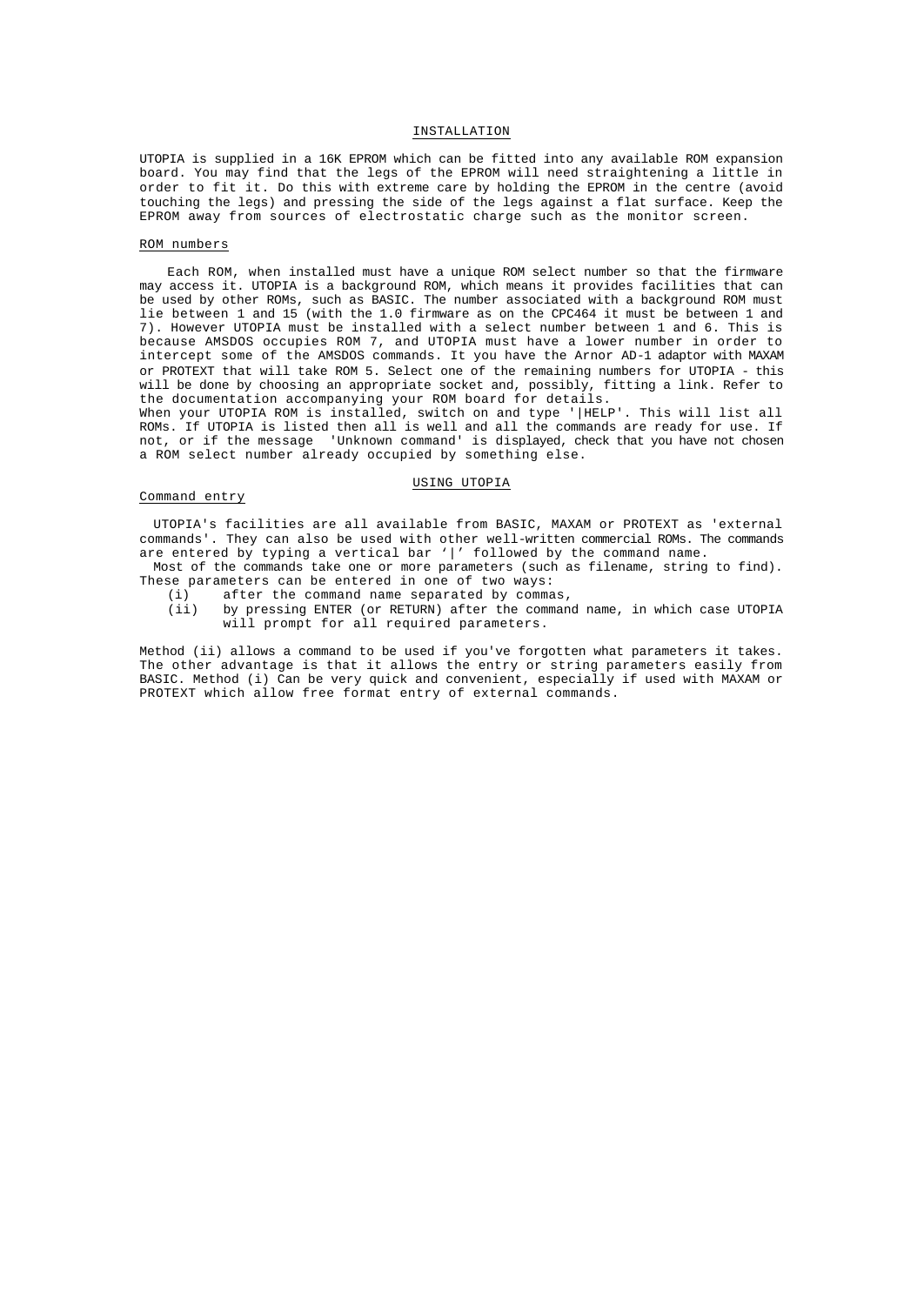The HELP command can be used to list all UTOPIA's commands on the screen. '|HELP' lists all sideways ROMs, including UTOPIA, together with their 'ROM numbers'. Then '|HELP,n' where n is UTOPIA's ROM number will list all the external commands that are available. HELP also displays the UTOPIA version number, which should be quoted in any correspondence.

If you have ROMs produced by different companies you may find that there to a conflict of command names. Where two or more ROMs each have a command with the same name, the command in the lower numbered ROM will normally take priority. UTOPIA includes a feature to override this if another ROM to intercepting a command meant for UTOPIA. To do this type the command  $|U$ . You will than be asked for the name, after which the command will be executed as normal.

As far as possible UTOPIA follows BASIC in the use of the ESC key. So for virtually all commands, pressing ESC once causes the command to pause and a second press aborts the command (another key resumes it). However when commands are accessing the disc the computer does not scan the keyboard so it may be necessary to hold the ESC key down for about half a second.

## Filenames

If a filename is entered without an extension, the AMSDOS convention is followed if the file is not found the suffix .BAS is added. If this is not found the suffix BIN is tried. This applies to the following commands:

ACCESS COPY DELETE DUMP INFO LIST LOAD TYPE VERIFY VTEXT

It does not apply to ERA and REN, these work exactly as the AMSDOS command and are merely intercepted to allow easy parameter entry from BASIC.

The command SAVE creates a file with a .BIN suffix if none is given.

## Ambiguous filenames

Many commands allow the use of ambiguous filenames. An ambiguous filename contains one or more wildcard characters. The wildcard characters are: ? ... this will match any single character in a filename \* ... this will match any string of characters in a filename. Examples of use of wildcards: \*.\* all files. \*.BAKall backup files. ?AT all 3 latter filenames ending in AT (e.g CAT, MAT).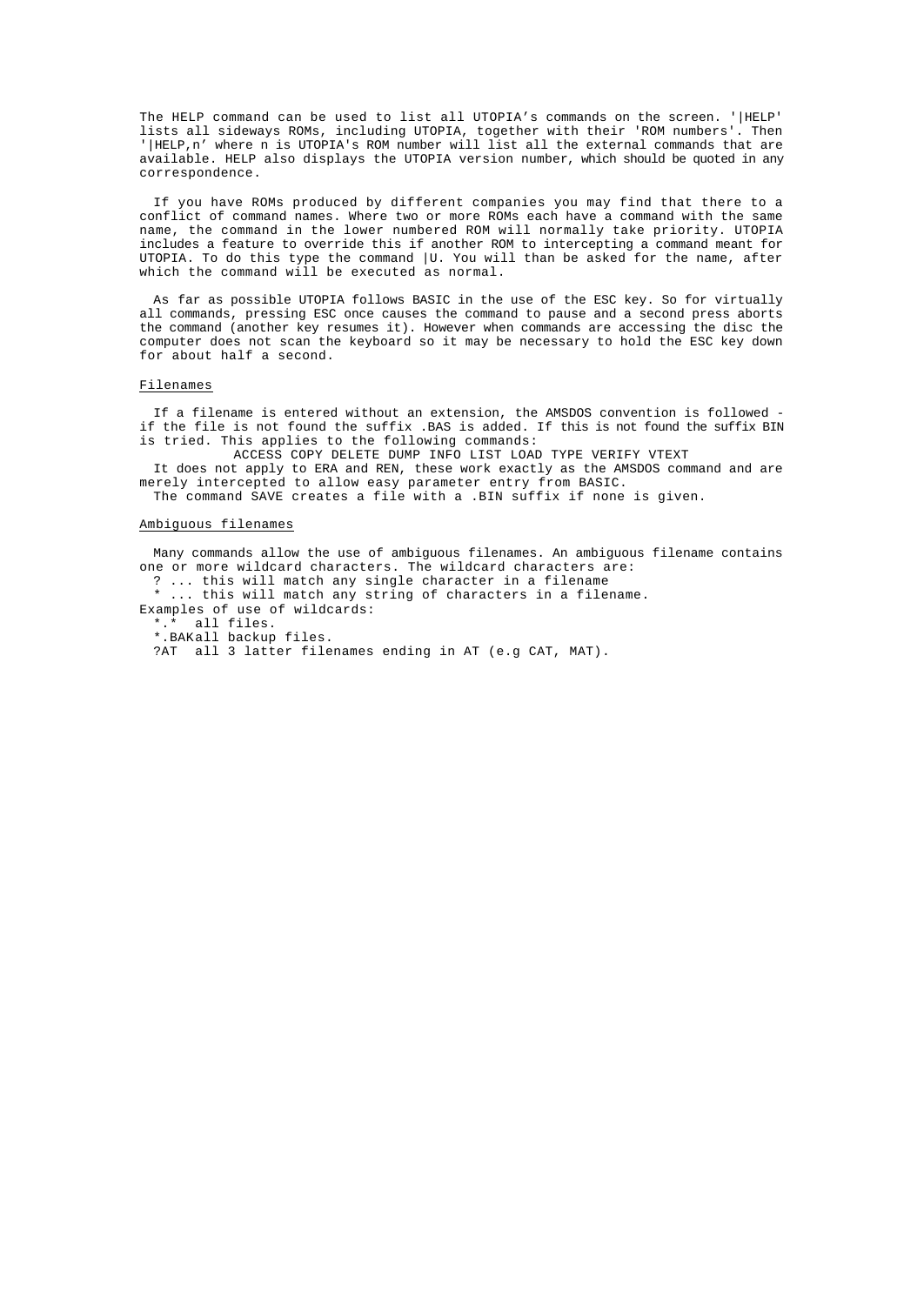# Function keys

UTOPIA is present in the machine from the moment you switch on, and all the commands are instantly accessible. In fact, by the time BASIC displays 'Ready' for the first time UTOPIA has already done several things. These are:

- 1. It determines whether discs are being used. If so the expansion string produced by pressing CTRL and ENTER (this means the small ENTER key on the 464 and 664) is changed from RUN" to RUN"DISC. This allows the use of an auto-boot facility with disc. Save a BASIC program called 'DISC' which performs any required action (e.g. running a BASIC or machine code program, setting pen and paper colours), then in future you just need to insert the disc and press CTRL-ENTER.
- 2. Expansion tokens 150 to 159 are associated with the keys f0 to f9 (0 to 9 at the right of the keyboard) when CTRL is pressed. Expansion token 149 is associated with the full stop key at the right of the keyboard when CTRL is pressed.
- 3. The expansion tokens 149 to 159 have strings assigned to them. The affect of 2 and 3 is to define the following function keys:

| <b>RUN</b>        |
|-------------------|
| LIST              |
| MODE <sub>2</sub> |
| PRINTOFF          |
| HELP              |
| TOKENS            |
| PRINTON           |
| PROTEXT           |
| MAXAM, 2          |
| CALL &BB4E:CLS    |
| <b>STATUS</b>     |
|                   |

CALL &BB4E calls the firmware routine 'TXT INITIALISE', which performs the following actions: selects stream 0, sets text paper to ink 0, sets text pen to ink 1, sets the text window to the entire screen, sets the character writing mode to opaque, enables VDU, turns off the graphic character write mode, moves the cursor to top left, cancels user defined character definitions. Thus CTRL-f9 can be used to reset many aspects of the text VDU - often useful after a program has gone wrong and left the display in an unusable state.

CTRL-f7 and CTRL-f8 are only of use to owner of the PROTEXT word processor and the MAXAM assembler respectively. Both of these acclaimed programs are available in ROM from Arnor.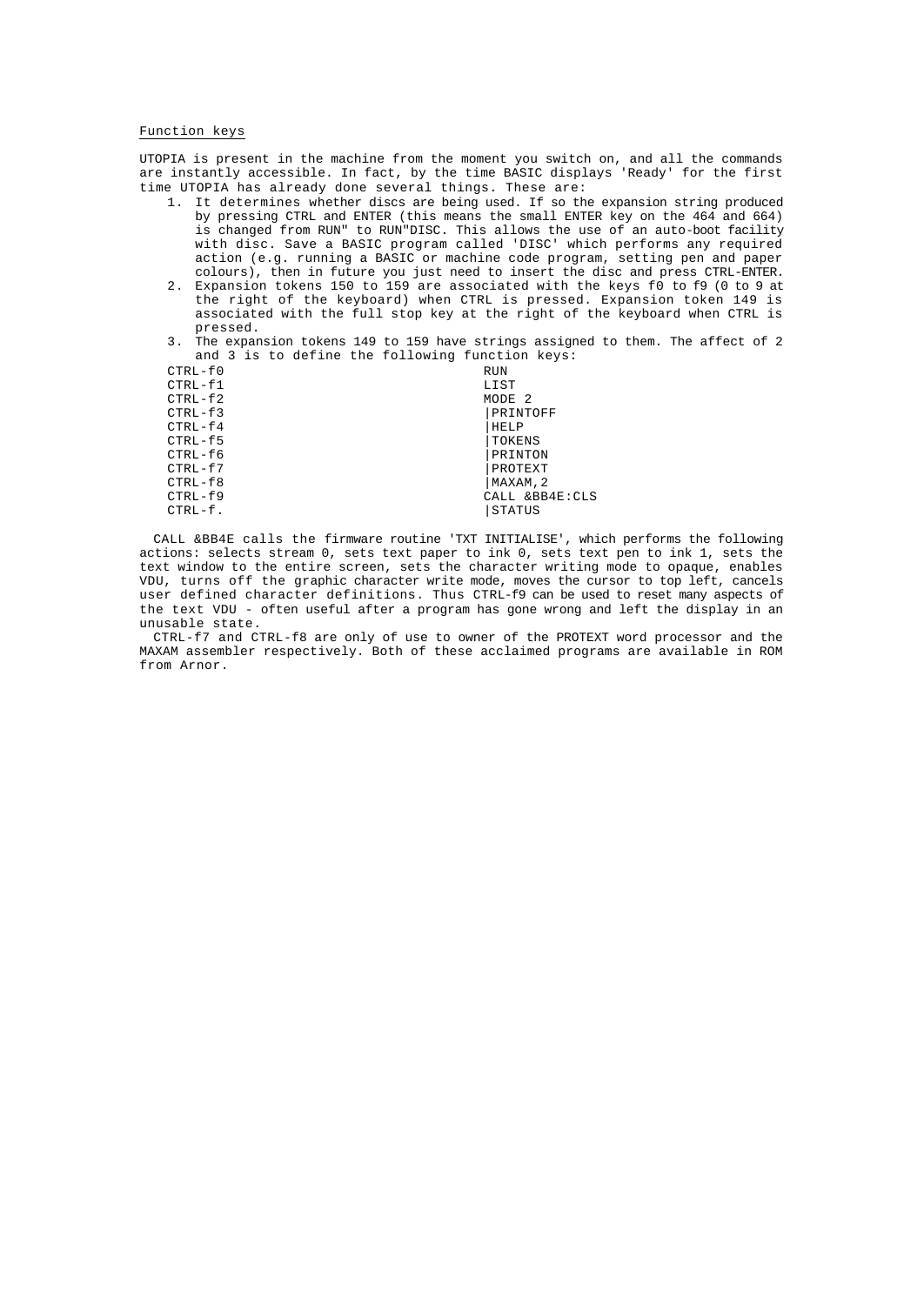# THE COMMANDS IN DETAIL

The major part of this manual details each command, in alphabetical order. The following headings are used, though they are not all used in every case:

1. Syntax: The parameters required by the command are listed on one line - but don't forget you can just press ENTER (or RETURN) after the name to obtain self explanatory prompts for all parameters. The following conventions and abbreviations are used in the syntax descriptions:

<>: an item enclosed in angle brackets is a description of the parameter. Other letters etc, should be typed literally as shown.

- (): an item enclosed in parentheses is optional.
- 2. Description: The use and effect of the command explained.
- 3. Examples: Examples illustrating the use of the command and the output produced by the command.
- 4. Technical notes: These notes are included for those who are interested. They are concerned with how the command works rather than how to use the command. They may therefore assume certain knowledge about the workings of the Amstrad computer. Don't worry though - they can be safely ignored.
- 5. Related commands: A list of commands that are either used in association with the command just described, or whose description throws some light on its use.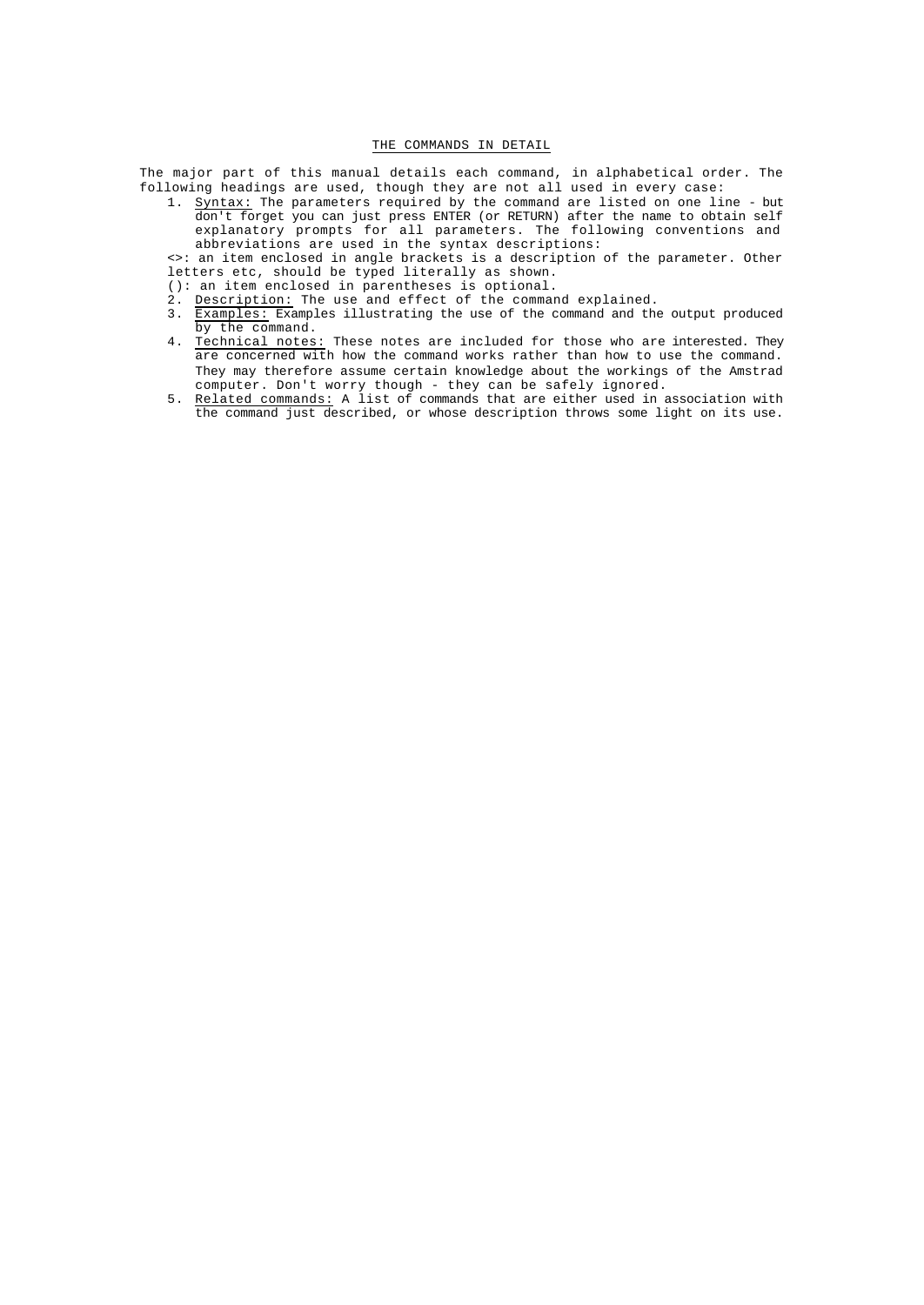Access - Set access attributes (disc only)

Syntax: ACCESS <ambiguous filename> (p)

Every file stored on disc has an 'access attribute'. This simply says whether the file is protected against alteration or deletion. When a file is created its access attribute is 'Read/Write'; that is it is not protected. The file can be protected by using the ACCESS command with parameter 'P'. This sets the file to 'Read-Only'. In order to save a new file or delete the file, first use ACCESS without the parameter 'P'. Protected files are marked in the catalogue with an asterisk.

# Examples:

1. |ACCESS,"myprog","P" Sets file 'myprog' to Read-Only 2. |ACCESS, "\*.BAS", "P" Set all BASIC program files to Read-Only. 3. |ACCESS,"\*.\*" Set all files to Read/Write.

Technical note: |ACCESS <file> P' is equivalent to CP/M's 'STAT <file> \$R/O'. |Access <file>' is equivalent to 'STAT <file> \$R/W'.

Related commands: CAT, COPY, DELETE

Arrays - List currently defined arrays

# Syntax: ARRAYS

A complete list of all defined arrays is produced. The dimensions of each array is given. The arrays are listed in the following order: all real arrays in the order they were defined, all integer arrays in the order they were defined, all string arrays in the order they were defined. The type of each array is indicated by the appropriate type marker: ! for real, % for integer, \$ for string.

Example: |arrays VECTOR! (9) A\$ (13,6)

Related commands: FNS, VARS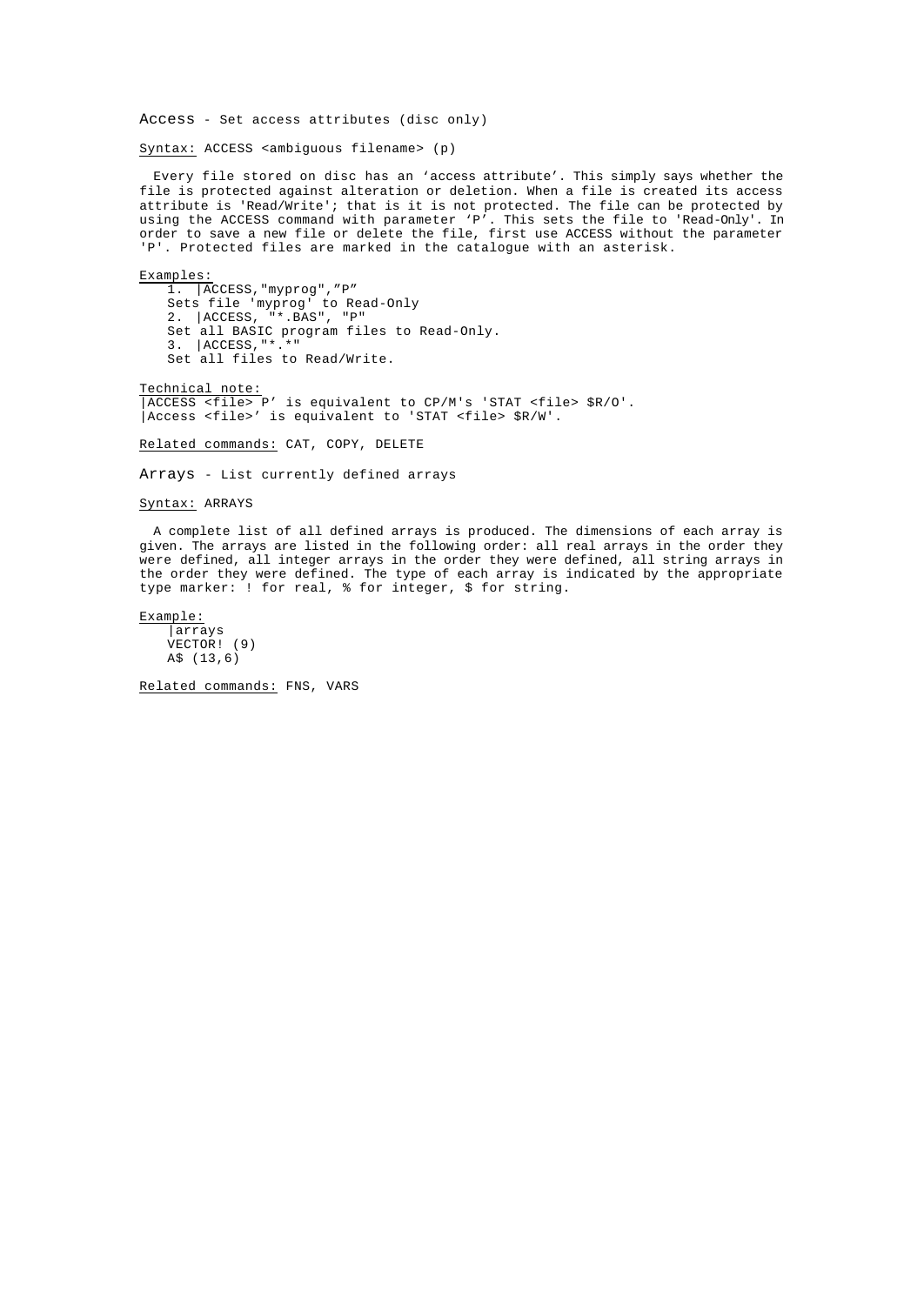C - Calculate value of expression

Syntax: C

This command always prompts for an expression. The expression must contain the following: integer constants expressed in decimal, hexidecimal (prefixed by '&'), binary (prefixed by '%'), and the operators +, -, \*, /. The result is evaluated modulo 65536, that is the two least significant bytes of the result are displayed. The result is displayed in two ways - in hexadecimal and signed decimal.

Example:

The BASIC expression evaluator is unable to cope with certain hexadecimal calculations because it always treats integers as signed numbers. The C command avoids this problem.

 $|C|$ Expression: &9a15-&7858 Value is: &21BD = 8637

CALL - call machine code routine

Syntax: CALL <address> (<a>) (<br/>  $(bc>)$  (<de>) (<hl>)

The routine at the specified address is called, using any parameters to set the values of the registers A, BC, DE, HL (in that order). Some or all of the register values may be omitted, in which case those registers are set to zero. On return from the routine the register values are displayed.

Examples:

This command is useful for investigating the effect of machine code routines (especially the firmware routines) without the need to assemble any code. This is not usually possible from BASIC because the BASIC 'CALL' command does not allow values to be returned.

6. |CALL,&BBA5,241

Returns with HL containing the address of the character matrix for the ASCII code 241.

7. |CALL,&BD2A,68

Returns with A containing the character or token that the TAB key is translated to. (68 is the key number of the TAB key).

8. |CALL,&BB87,0,0,0,&908

Checks whether the position (row 8, column 9) is in the current window, and alters HL if it is not.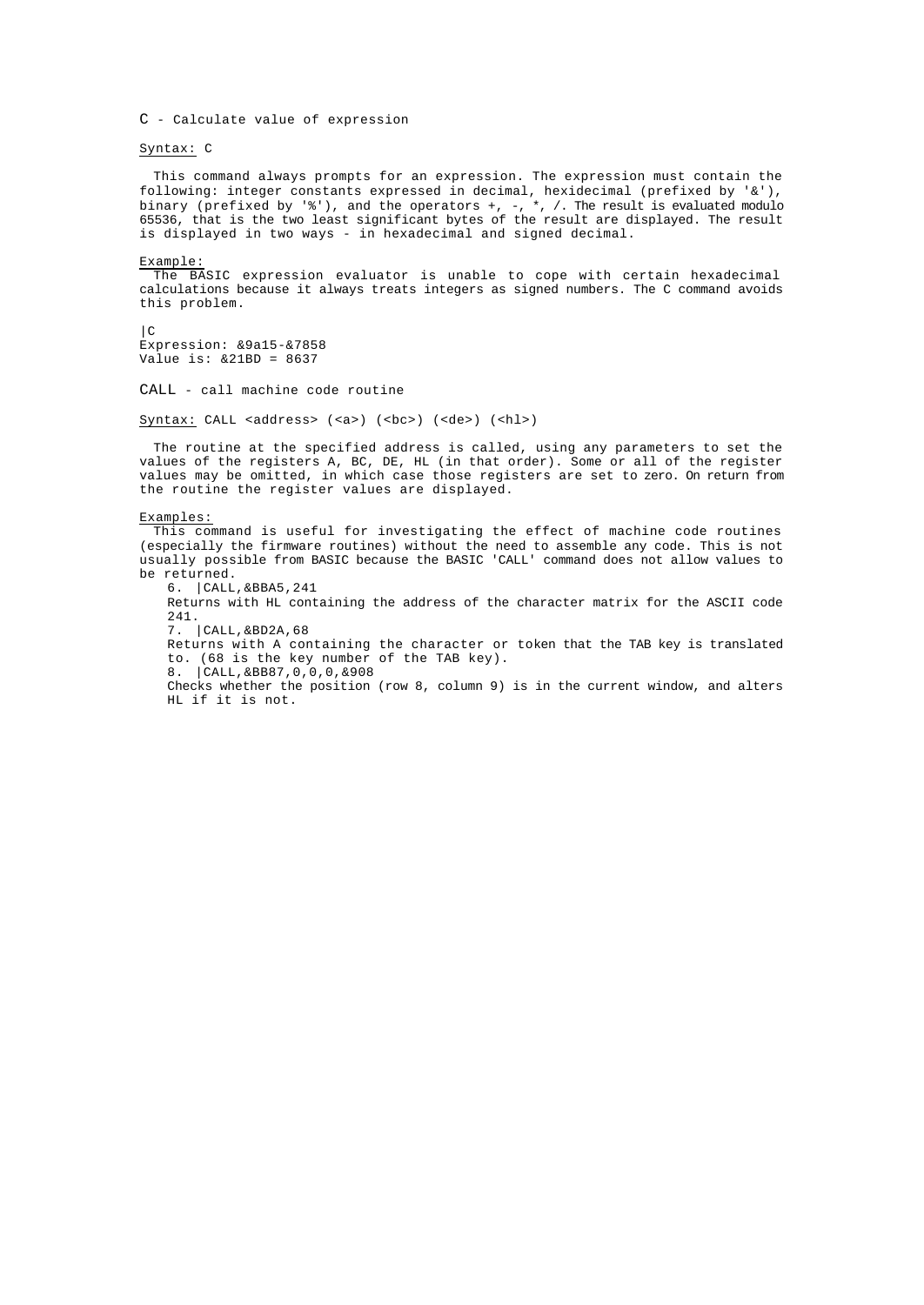CAT – Catalogue files

# Syntax: CAT (<drive>)

CAT is almost exactly the same as the BASIC command CAT. The main advantage for disc users is that the drive to be catalogued may be specified, allowing the cataloguing of drive B without altering the default drive.

Note: CAT will use the AMSDOS commands A and B as necessary to select the required drive, and afterwards restore the previous setting. Thus if the currently selected drive has no disc in it an error will occur, in this case press C to cancel and note that the default drive will have changed.

## Examples:

1. |CAT Catalogue current drive Catalogue drive B

# Technical note:

The BASIC command CAT calls CAS IN ABANDON and CAS OUT ABANDON, thus abandoning any open tiles. This is not necessary though, so |CAT only calls CAS IN CLOSE for tape, and does not affect either stream for disc.

COPY - copy file

## Syntax: COPY (<new filename>) <old filename>

This will copy a file from the current input filing system to the current output filing system. If <new filename> is emitted, the new copy will be given the same name as the old file. If copying from tape both names may be omitted - the first file will then be copied. It copying from tape to disc the name will he truncated if it is too long. Any type of file may be copied.

Note: COPY closes any open files.

# Examples:

1. Copying from tape to tape or disc using the same name. |TAPE.IN |COPY 2. Copying a named file from disc or tape to tape. |TAPE.OUT |COPY,"progfile" 3. Copying a file and renaming it |COPY,"newname","oldname" 4. Copying file from drive A to drive B |COPY,"b:maxam","a:maxam"

## Technical notes:

COPY copies the file byte by byte using CAS OUT CHAR. It is requires 2K of free memory.

If copying onto tape the load address of the file will be lost. This is because the firmware does not permit the setting of the load address field in the file header. This does not APPLY if copying onto disc because AMSDOS allow the load address field to be set.

Related commands: DELETE, LOAD, SAVE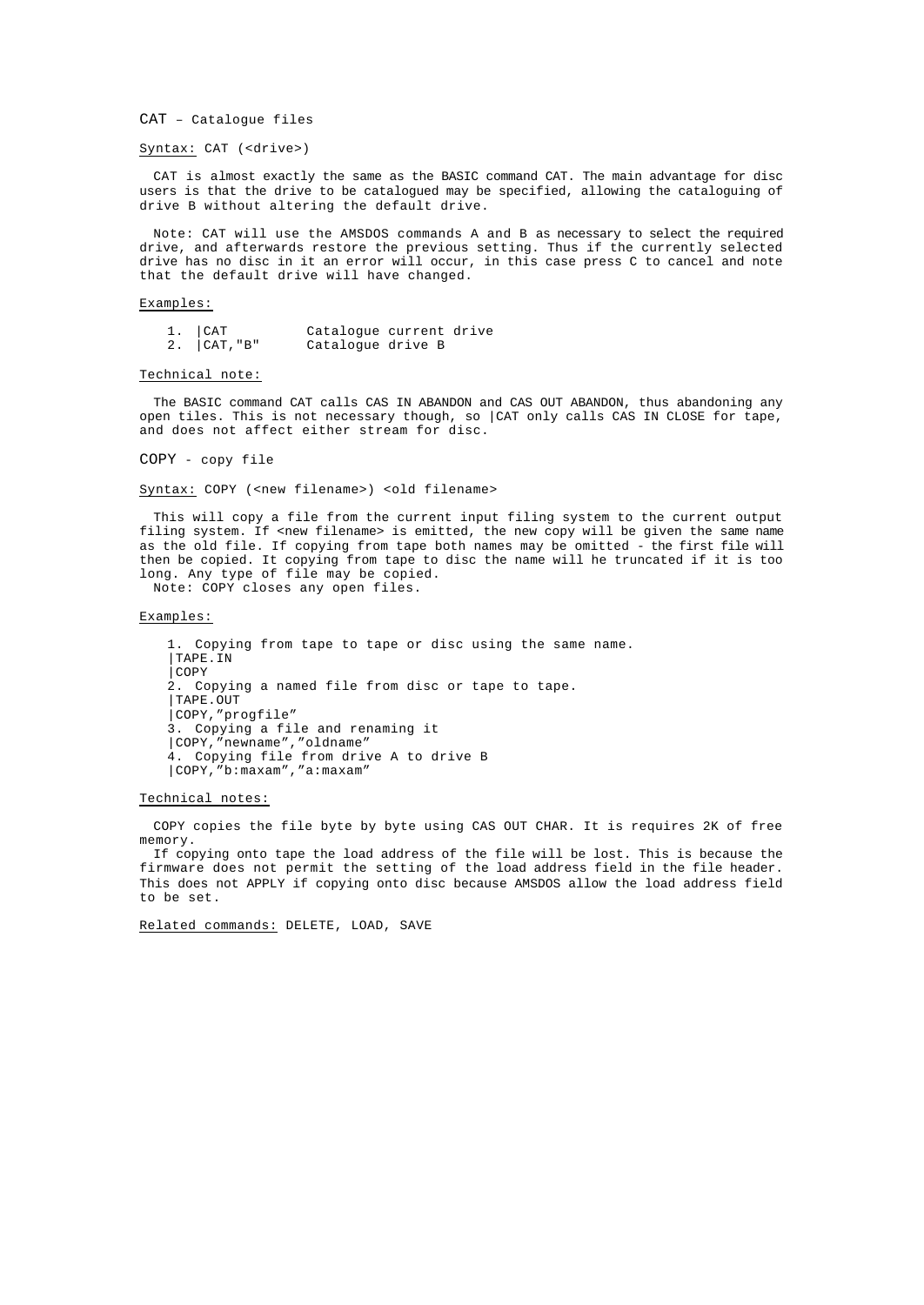DEDIT - Disc editor

Syntax: DEDIT <drive> (<track>) (<sector>)

DEDIT allows the examination and direct alteration of the contents of a disc. If a sector number is specified, DEDIT will attempt to read that sector. Otherwise it will determine the format of the disc and read the first sector if the required track. If no track number is given, DEDIT assumes track 0. The top line of the screen will show the drive (A or B), the track number and the sector number. Sector numbers depend on the format of the disc but are always determined automatically. For reference though they are as follows:

| System or Vendor format: |  |  | $&41$ to $&49$ (9 sectors per track) |  |
|--------------------------|--|--|--------------------------------------|--|
| Data only format:        |  |  | &Cl to &C9 (9 sectors per track)     |  |
| IBM format:              |  |  | 1 to 9 (8 sectors per track)         |  |

Each sector is 512 bytes long and the display shows half of a sector at a time in 80 column mode. Pressing SHIFT with the cursor up and down key, swaps between the two halves of the sector. The left part of the screen shows the hexadecimal representation and the right part shows ASCII. Each can be edited, simply by overtyping the displayed values.

Use CTRL with the cursor keys to move between sectors as shown below.

When you have finished editing a sector you will need to write the sector to the disc. This is not done automatically so if the alterations are displayed on the screen and you move to a new sector, the disc will not be changed. To save the changes press CTRL-COPY. The current sector as it is displayed on the screen is copied to the disc.

# Corrupted discs etc.

If a read error occurs the message "Unable to read sector move to new sector or press ESC' is displayed. This usually means that DEDIT was trying to read a nonexistent sector - this will happen it you enter a sector number corresponding to a different disc format, or it you are trying to access a protected disc. If neither of these are the case then you Probably have a corrupted disc. It may be that there is just one bad sector though, in which case you can use the commands below to move to another sector or track. Before consigning the disc to the bin, reset the machine completely and try again: also try other discs in the case the drive is faulty.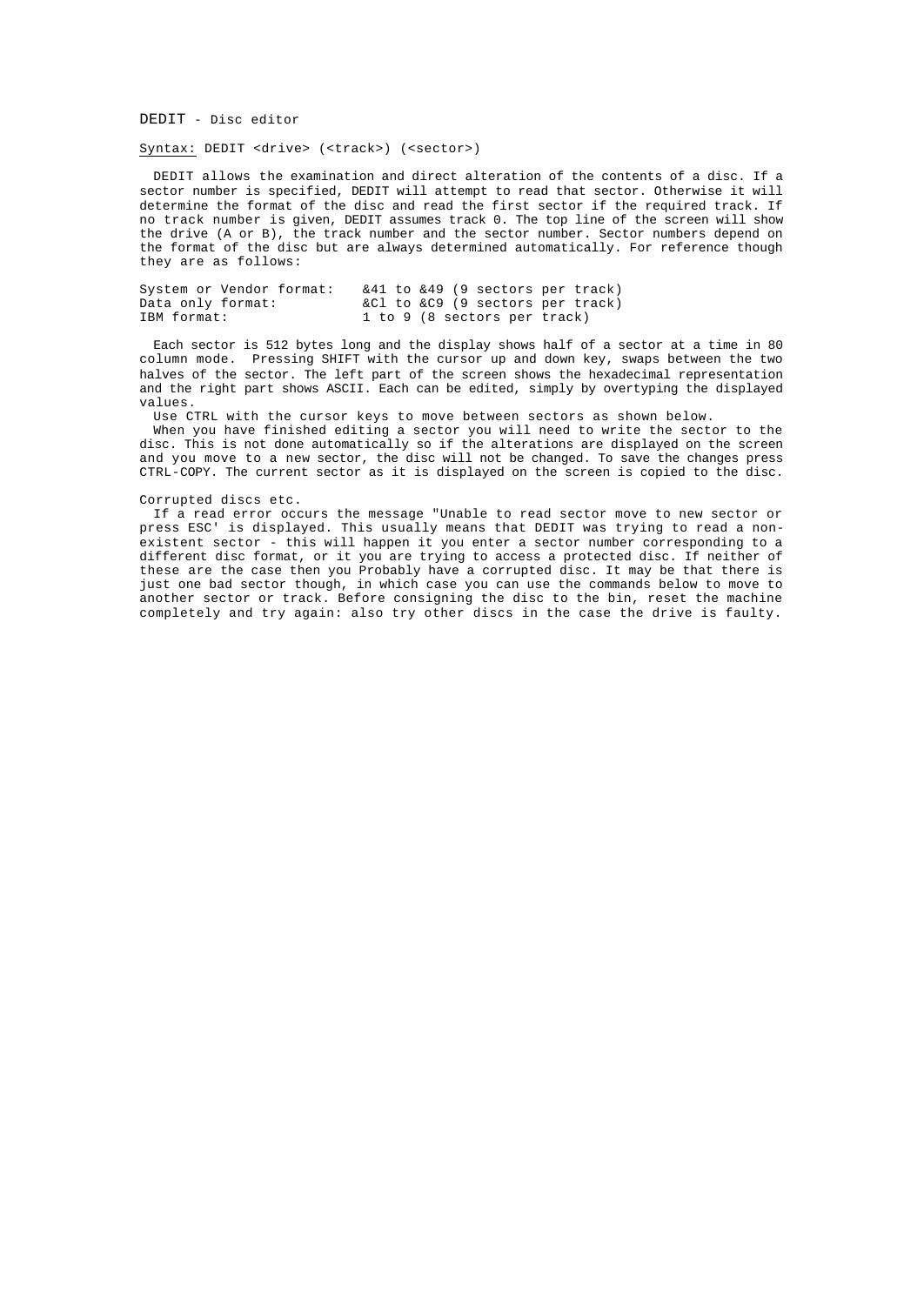DEDIT offers the following commands:

TAB switch between hex and ASCII editing.<br>SHIFT <cursor-up> move to top half of sector SHIFT <cursor-up> move to top half of sector<br>SHIFT <cursor-down> move to bottom half of sec SHIFT <cursor-down> move to bottom half of sector.<br>SHIFT <cursor-left> move to start of line move to start of line SHIFT <cursor-right> move to end of line<br>CTRL <cursor-up> move back one track CTRL <cursor-up> move back one track<br>CTRL <cursor-down> move on one track. CTRL <cursor-down> move on one track.<br>CTRL <cursor-left> move back one sect move back one sector CTRL <cursor-right> move on one sector. CTRL-COPY write sector to disc.<br>
COPY COPY Sector to memory. COPY sector to memory. A memory address will be requested which should be the start of a 512 byte (&200 byte) area of memory. ESC finish.

Examples:

1. It a file is accidentally deleted it may (with the appropriate knowledge of the CP/M filing system) be restored using DEDIT.

2. It a disc becomes corrupted it may be possible to restore some or all of a file by copying the sectors into memory, and then using SAVE to save the recovered file onto another disc. For example, if a file consists of 3 sectors and the sectors can all he read by DEDIT, copy the sectors to &1000, &1200, &1400 and then enter the command '|SAVEA,"file",&1000,&600'. If you have MAXAM or PROTEXT you can then edit the recovered file.

Related commands: FORMAT, MEDIT

DELETE - Delete file or files (disc only)

Syntax: DELETE <ambiguous filename>

DELETE is similar to the AMSDOS command ERA, the difference being that instead of just deleting each file matching the ambiguous filename, the filename is displayed and the question 'Delete  $(y/n)$ ?' is displayed. If Y is pressed the file will be deleted, otherwise it will not. If you realise you have made a mistake before DELETE has finished, press ESC and no changes will be made. Otherwise all the files you marked for deletion will be deleted together after all filenames have been displayed. Files set to Read-Only, may not be deleted.

Related command: ERA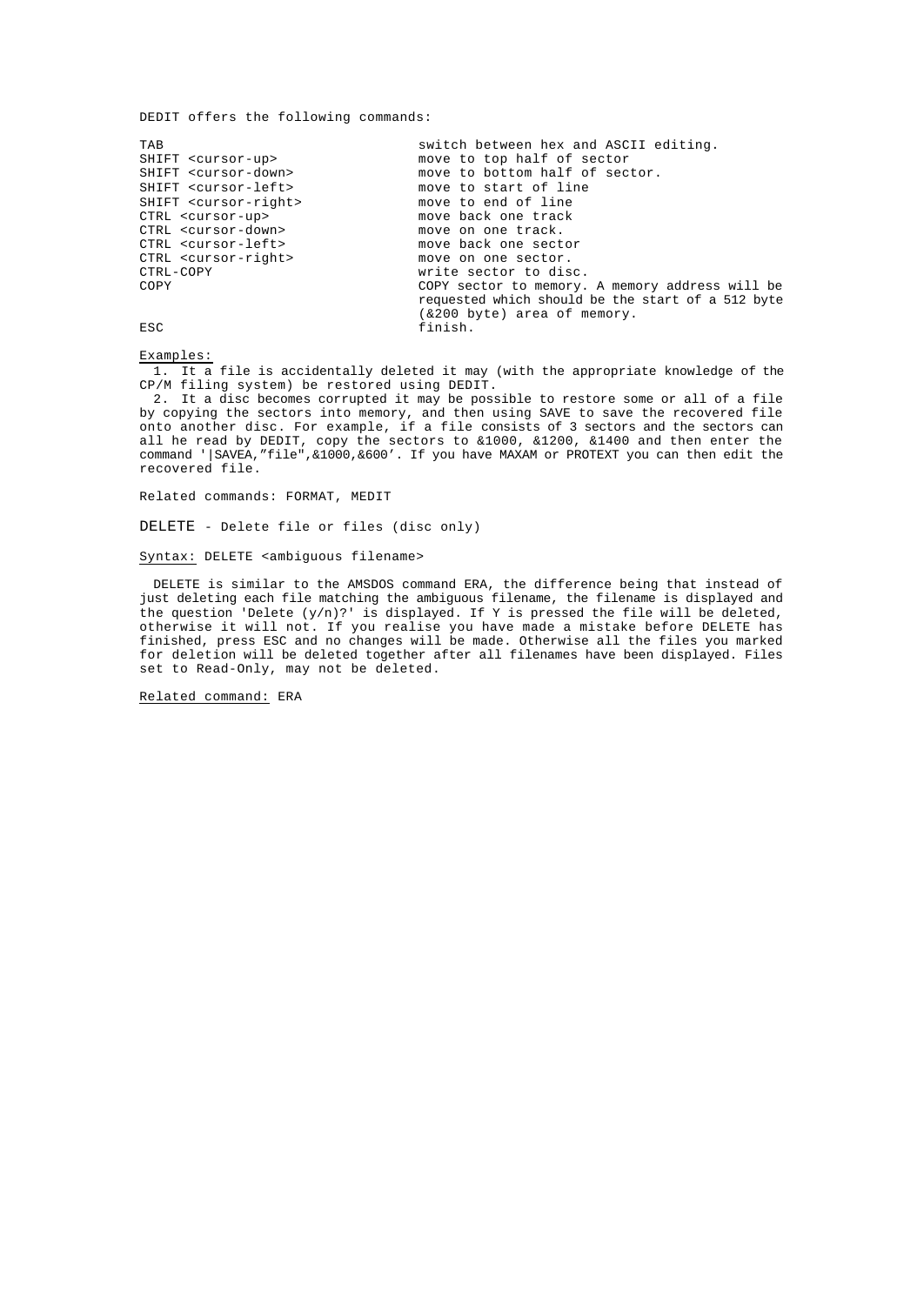DISCCOPY - Copy disc

Syntax: DISCCOPY <source drive> <destination drive>

DISCCOPY will copy a disc using one or two drives. The question 'Are you sure  $(y/n)$ ?" will ask you to confirm that the copying is to go ahead. If any key other than Y is pressed the copying will not proceed. Any format of disc may be copied but the two discs must be of the same format.

The use of this command will overwrite user memory and any RSX that has been loaded from disc will be lost.

Examples:

1. Copying with a single drive |DISCCOPY, "A", "A" 2. Copying with a dual drive system |DISCCOPY, "A","B"

It is recommended that you always copy from drive A to drive B and NEVER the other way round, and also that whilst copying the source disc is write protected. If these precautions are not followed it is almost inevitable that you will at some time copy the backup disc onto the working disc!

Related commands: COPY, DISCTEST, FORMAT

DISCTEST - Test disc for read errors

Syntax: DISCTEST <drive>

DISCTEST simply reads every sector of the disc in the specified drive. If the disc is badly formatted or corrupted a 'Read Fail' will occur at some point. If this occurs try re-formatting the disc. If DISCTEST succeeds the message 'Disc formatted correctly is displayed.

The operation of DISCTEST is carried out automatically by DISCCOPY and FORMAT.

Related command: FORMAT

DUMP - Dump file contents

Syntax: DUMP <filename>

DUMP will read a file from tape or disc and display the contents of the file on the screen. Both hexadecimal and ASCII representations are shown. Note: DUMP closes the input file if there is one.

## Technical note:

When used on disc DUMP treats soft end of file (&1A) as a character in the file and continues to the hard end of file that is the end of a 128 byte block.

Related commands: LIST, TYPE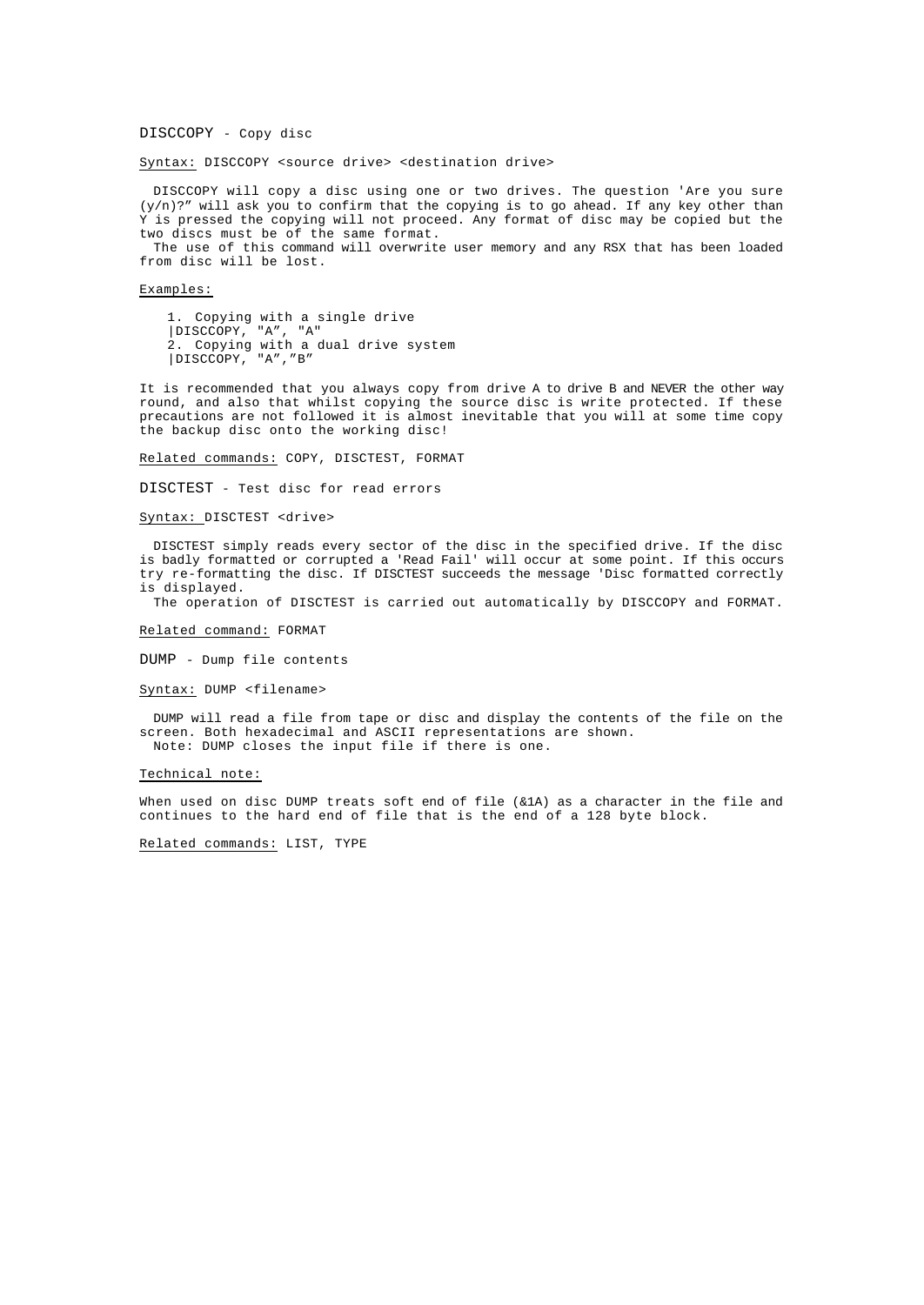ERA - Erase file or files (DISC only)

Syntax: ERA <ambiguous filename>

This is the AMSDOS command and so is identical in affect and use to that described in the Amstrad manual. The command is, however, intercepted and will prompt for parameters in the usual way, thus allowing easy deletion of files from BASIC. ERA will also warn you if you attempt to delete all files, as CP/M (but not AMSDOS) does.

# Related commands: DELETE

FIND - Find tokenised string in BASIC program

# Syntax: FIND <string>

The FIND command will search for any string of BASIC text in the current BASIC program. In order to use FIND to the best affect it is necessary to understand a little about how BASIC stores programs. It would be very simple to search for a string if programs were stored exactly as you type them in, but they are not. For reasons of speed and compactness BASIC takes the lines of program as you enter them and converts them into a special code. This operation is called 'tokenisation'. So for example if you enter the command 'PRINT' in a program, BASIC does not store the 5 letters of 'PRINT', but instead the single number (or 'token') &BF. Similarly every BASIC keyword has a token. BASIC also stores numbers and variables that occur in programs in a special way.

What this all means is that when you enter a string to be found, it must be tokenised in exactly the same way before beginning the search.

The entire program is searched for the string and the line number on which it occurs is listed.

FIND is case sensitive; that is letters typed on lower case will only match lower case letters in the program, and capitals will only match capitals.

#### Notes:

FIND cannot be used to search for string constants because these are not tokenised. For this, use the command FINDA.

If the string being searched for is very short (1 or 2 characters) it may sometimes appear to find the string wrongly. In fact it is finding the string in the BASIC text where it is part of a token, such as a variable.

Related commands: FINDA, REPLACE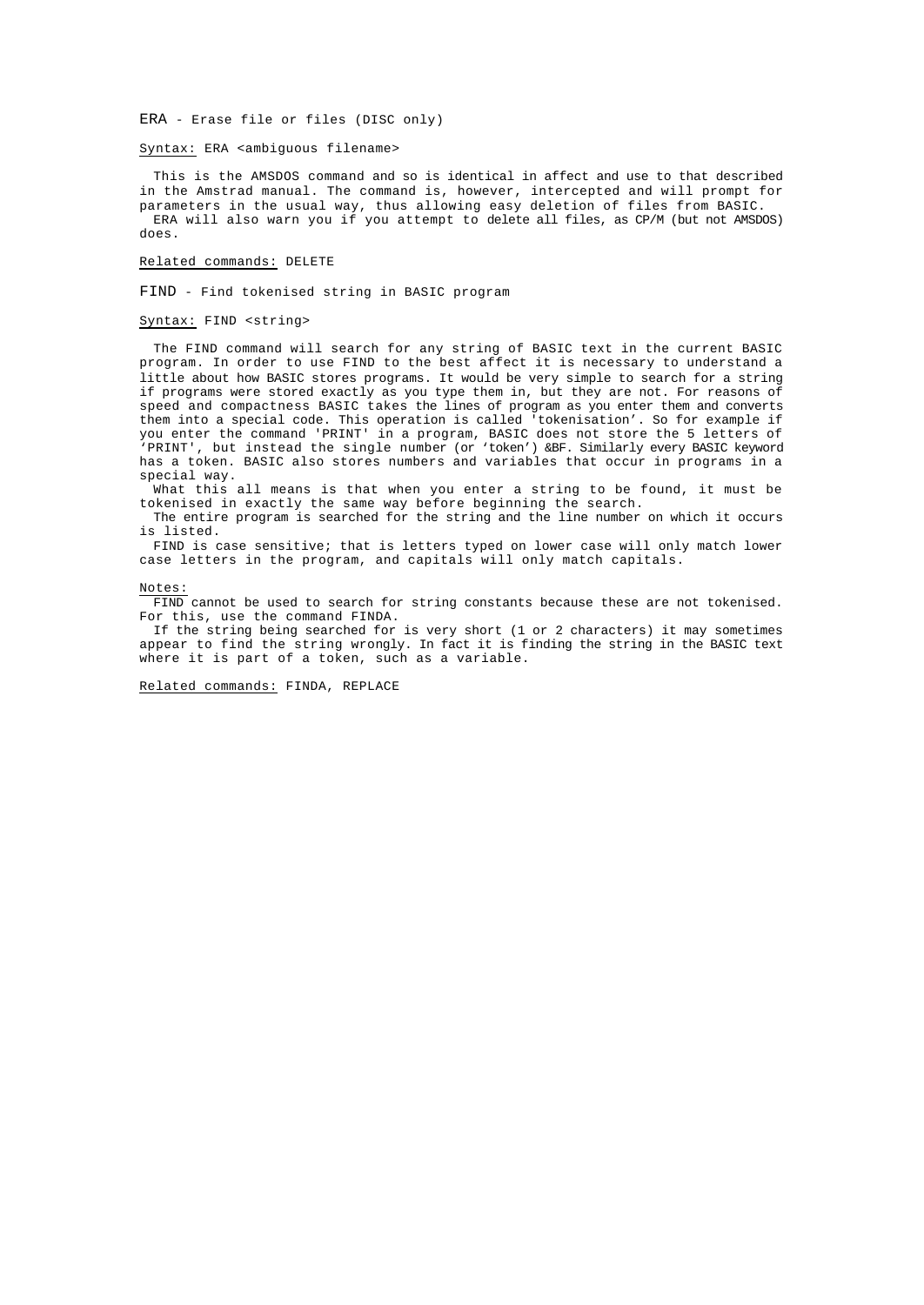FINDA - Find ASCII string in BASIC program

Syntax: FINDA <string>

FINDA is the same as FIND in every respect but one: the string is not tokenised before searching. So this can be used to search for items in REM or DATA lines, or for string constants. Wildcards are allowed in the string. A wildcard is a character which will match any character in the BASIC program text. A wildcard is specified in the string by typing a question mark ('?'). Any number of wildcards may be used.

FINDA is case sensitive: that is letters typed in lower case will only match lower case letters in the program, and capitals will only match capitals.

Example:

|FINDA, "f??e" Finds all 4 character ASCII strings staring with 'f' and and with ending with 'e'.

Related commands: FIND, REPLACEA

FNS - List currently defined functions

Syntax: FNS

The names of all functions and the line numbers in which they are defined are listed. The type of the function is also indicated by the type marker after the name: ! for real,  $\frac{2}{3}$  for integer,  $\frac{2}{3}$  for string. Note that only defined functions are listed so FNS should be used after running a

BASIC program.

Example:

|fns START! Line 1000 ENTER\$ Line 1250

Related commands: ARRAYS, VARS

FORMAT - format a disc

Syntax: FORMAT <drive> (<format type>)

FORMAT does the same as the CP/M utility 'FORMAT'. The format type is a single letter identifying one of two formats: V: Vendor Format. This is the default, and is the same as the System Format except

that the CP/M system tracks are left blank. This format gives 169K per disc. D: Data Format. This has no system tracks and gives 178K per disc. The default if neither V nor D is specified is Vendor Format.

Technical note:

Discs are formatted in the recommended way with 2 to 1 sector interleave.

Related commands: DISCCOPY, DISCTEST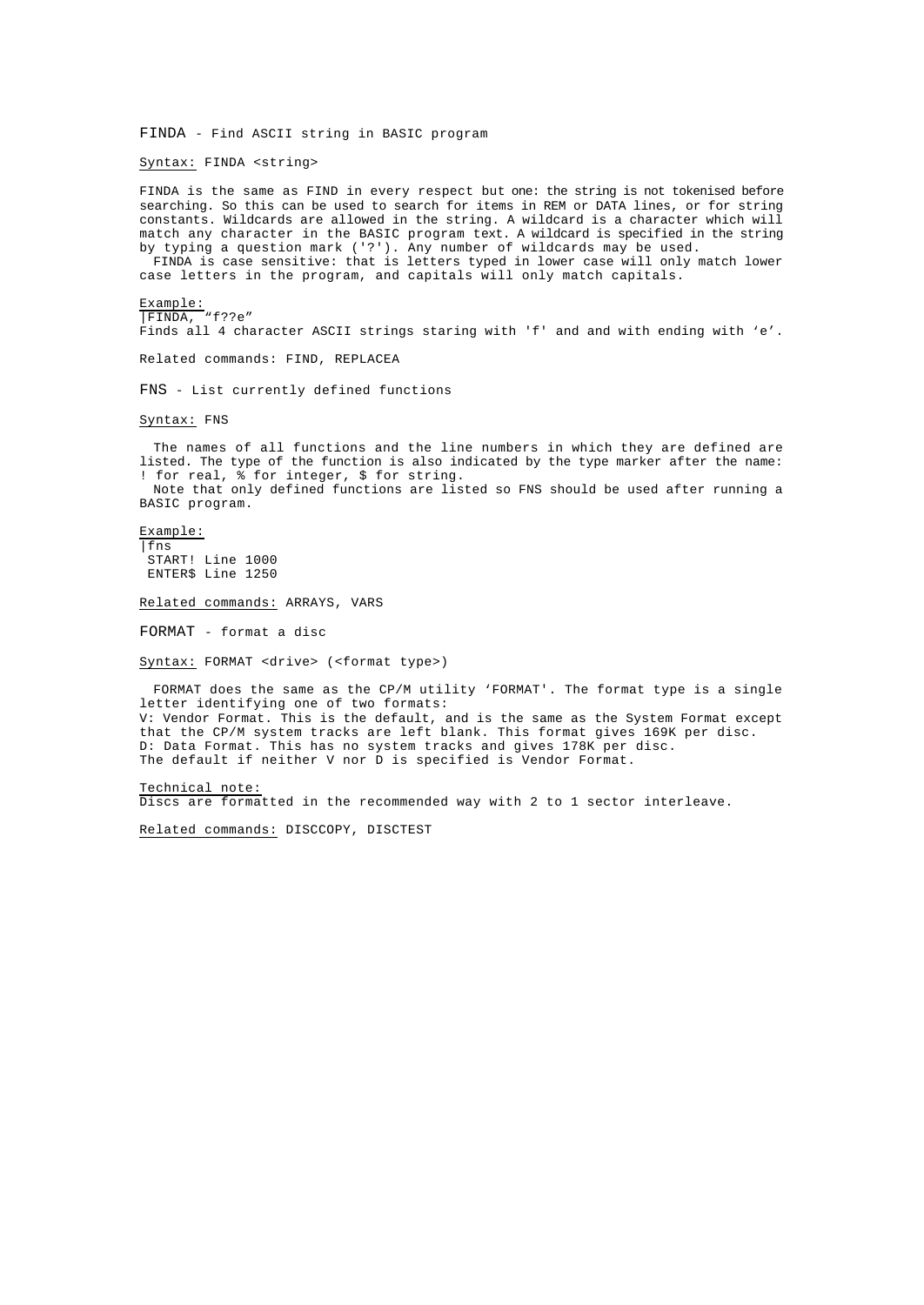HELP - list sideways ROMs or external commands

Syntax: HELP (<rom number>)

HELP with no parameter will list sideways ROMs. All foreground and extension ROMs will be listed. Those background ROMs that have been initialised are listed (this generally means all unless the ROMOFF command has been used).

The information given is ROM select number, ROM name, version number, ROM type, and for a background ROM the address of it's upper workspace area.

This Information can than be used to list the commands provided by any background ROM. Enter the selected number of the required ROM as the parameter for HELP and all the commands will be listed.

## Technical note:

The ROM name is taken from the name of the initialisation command, that is the first name in the name table. The version number is taken from bytes 1 to 3 of the ROM. Commands such as the AMSDOS commands CTRL-A to CTRL-I are not listed.

Example: |HELP |HELP,n lists commands for ROM n |HELPR lists RSX commands ROM 0. BASIC 1.10 foreground<br>ROM 1: UTOPIA 1.00 back & A2F4 ROM 1: UTOPIA 1.00 back &A2F4 ROM 2: PROTEXT 1.00 back & A3F8 ROM 5. MAXAM 1.10 back & A5FC ROM 7: CPM ROM 0.50 back &A700 |help,5 ROM 5: MAXAM 1.10 back &A5FC MAXAM ASSEMBLE<br>ASSEM CAT ASSEM CAT<br>CLEAR FIND CLEAR HELP M<br>MAXAM MODE MAXAM MODI<br>MSH MSL MSH<br>RAMON RAMOFF<br>SPEED ROMOFF SPEED<br>MCLEAR MFIND MCLEAR<br>MHELP MROMOFF

Related commands: HELPR, ROMOFF

HELPR - list RSX command.

## Syntax: HELPR

This lists all external commands provided by RSXs that have been loaded from tape or disc, in the same way that HELP,n lists external commands provided by background ROMs.

Related command: HELP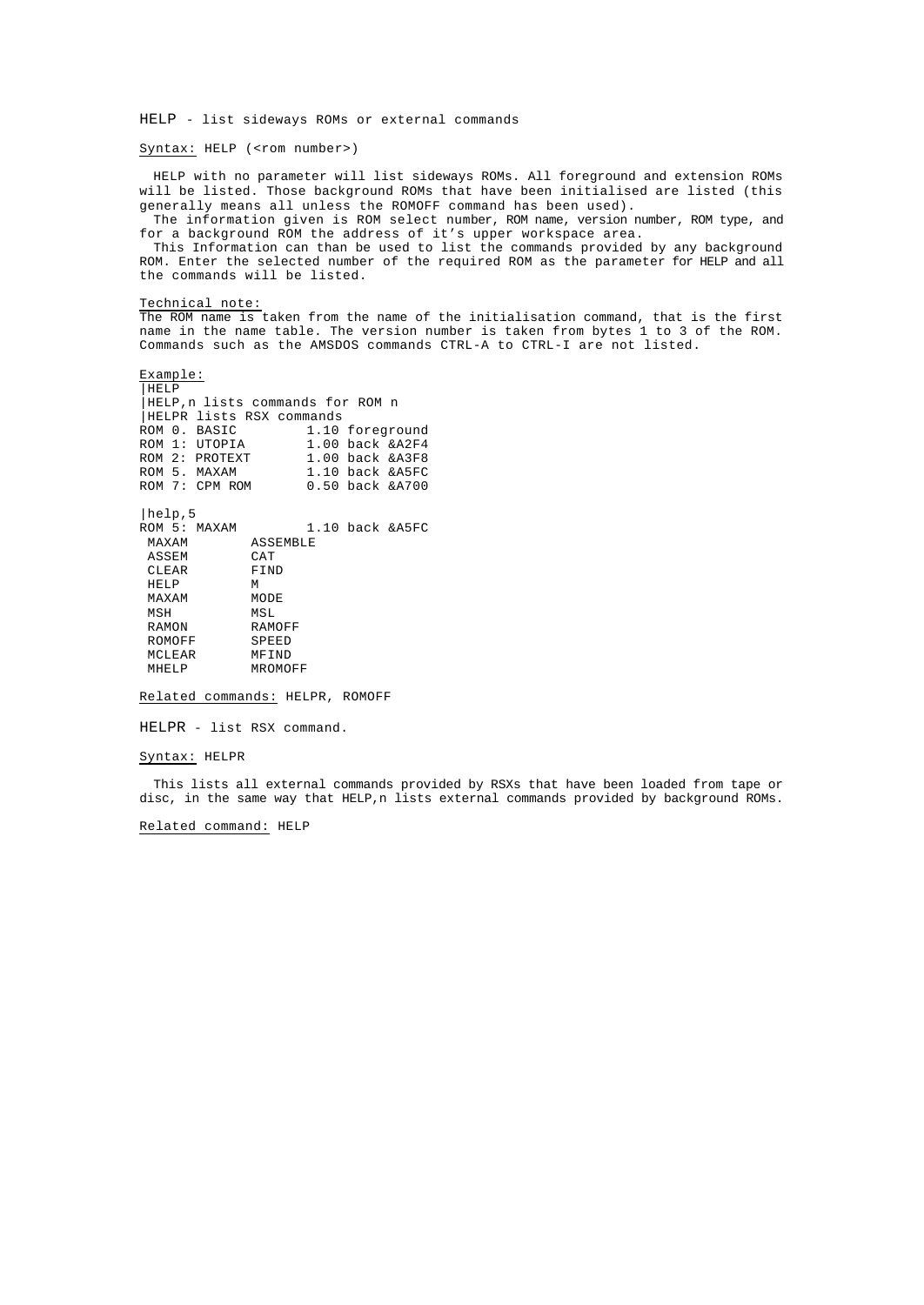INFO - display information about file or files

Syntax:

INFO (tape only) INFO <ambiguous filename> (disc only)

The information displayed is taken from the file header. When used on tape all files are listed, on disc all files matching the ambiguous filename (so, in Particular, INFO \*.\* will list all files on the disc). Note that ASCII files have no header and zeros will be shown.

The information listed listed is as follows:

- 1. File type. The same characters shown by CAT on tape:
- \* is ASCII, & binary, \$ unprotected BASIC, % Protected BASIC.
- 2. Load address. The address in memory to which the file will be loaded by default.
- 3. Logical length. The length of the file as stored in the file header.
- 4. Entry address. For machine code programs, the address at which execution is to begin after the file has been loaded.
- 5. (Disc only) Size. The actual size of the file on the disc. This is listed for all files, whether they have a header or not. This will be different to the logical length because the size includes the size of the header itself. The size is a multiple of 128 bytes, the unit CP/M handles.

All these numbers are shown in hexadecimal. Note: INFO closes the input file if there is one.

Example:

| $ info,"$ *.*" |                          |  |                        |  |
|----------------|--------------------------|--|------------------------|--|
|                |                          |  | LOAD LOGL ENTRY SIZE   |  |
| A:DISC         | . BAS                    |  | \$ 0170 006A 0000 0100 |  |
| A:DISC         | . BIN                    |  | & 9000 2182 9156 2280  |  |
| A.REPORT       | <b>Contract Contract</b> |  | * 0000 0000 0000 5E80  |  |

Related command: CAT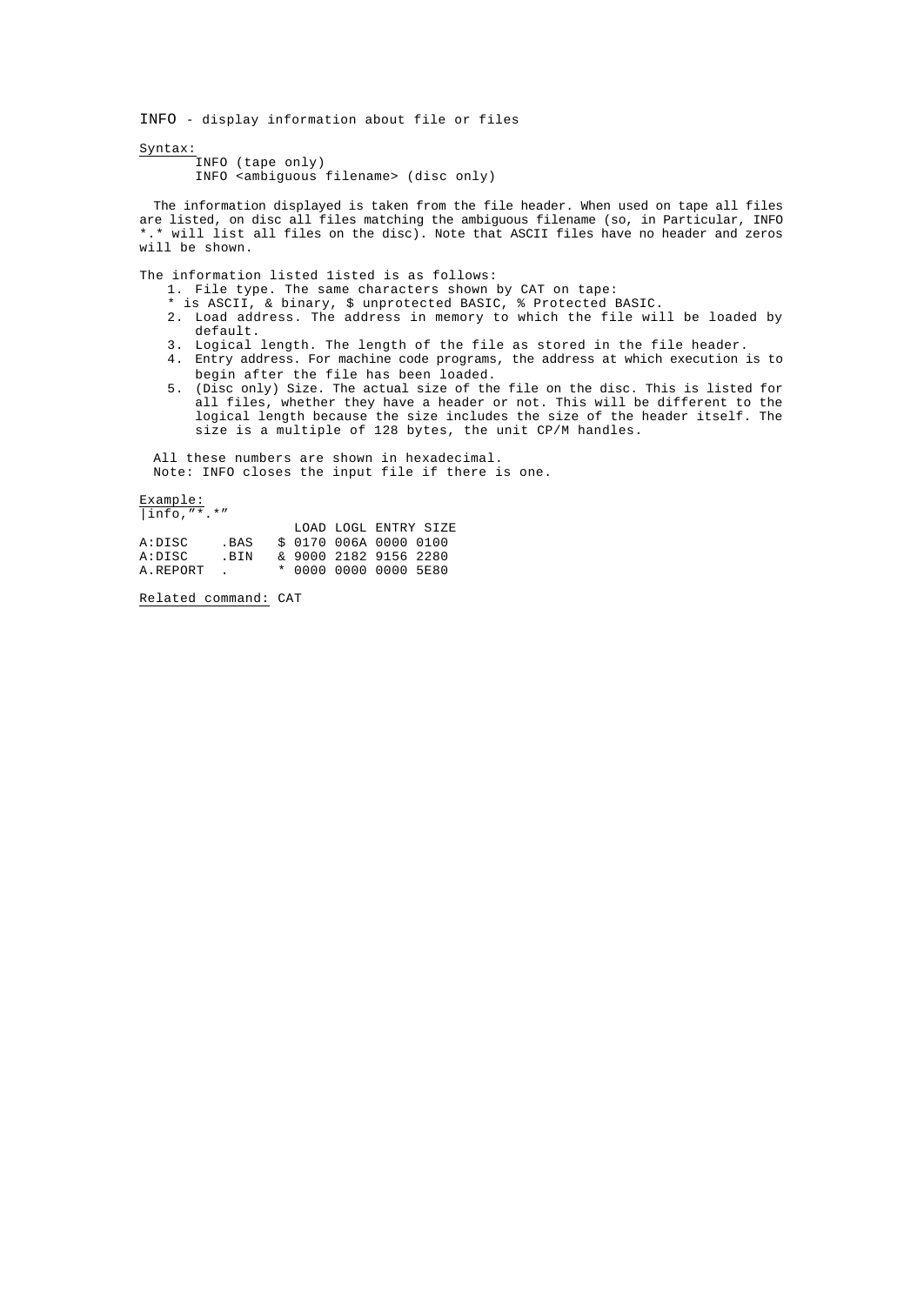LIST - list ASCII file

Syntax: LIST

LIST will read a file from tape or disc and list the contents on the screen, numbering the lines. Tab characters are acted upon, taking tab positions at every eighth column.

Note: LIST closest the input file if there is one.

Technical note:

If the file in of type ASCII, LIST stops at a soft end of file (&1A).

Related commands: DUMP, TYPE

LOAD - load a file into memory

Syntax: LOAD <filename> (<load address>)

This LOAD command has much greater use than the equivalent BASIC command, which only operates with binary files, and only allows files to be loaded at an address greater than HIMEM. Here there is no restriction on either file type or address, and the command is of particular use in MAXAM for loading machine code or other files. The file is loaded at the specified address, or, if the address is omitted, to the

load address from the file header. In the case of ASCII files there is no header so an error message will be given if no load address is specified.

The load address to not checked in any way, so ill-chosen addresses may cause a system crash.

.<br>Note: LOAD closes the input file if there is one.

Examples:

1. |LOAD,"binary" Load file called "binary" at the address in the header. 2. |LOAD,"ascii",&3000 Load file called "ascii" at &3000.

Related commands: SAVE, VERIFY

MDUMP – memory dump

Syntax: MDUMP <start address> (<end address>)

MDUMP displays the contents of memory in both hexadecimal and ASCII. If no end address is specified it will continue to the end of memory, &FFFF. Usually MEDIT is more useful for examining memory contents, but MDUMP is needed in conjunction with PRINTON to send a memory dump to the printer.

# Example:

|MDUMP,&170

Lists the memory area containing the BASIC Program.

Related commands: MEDIT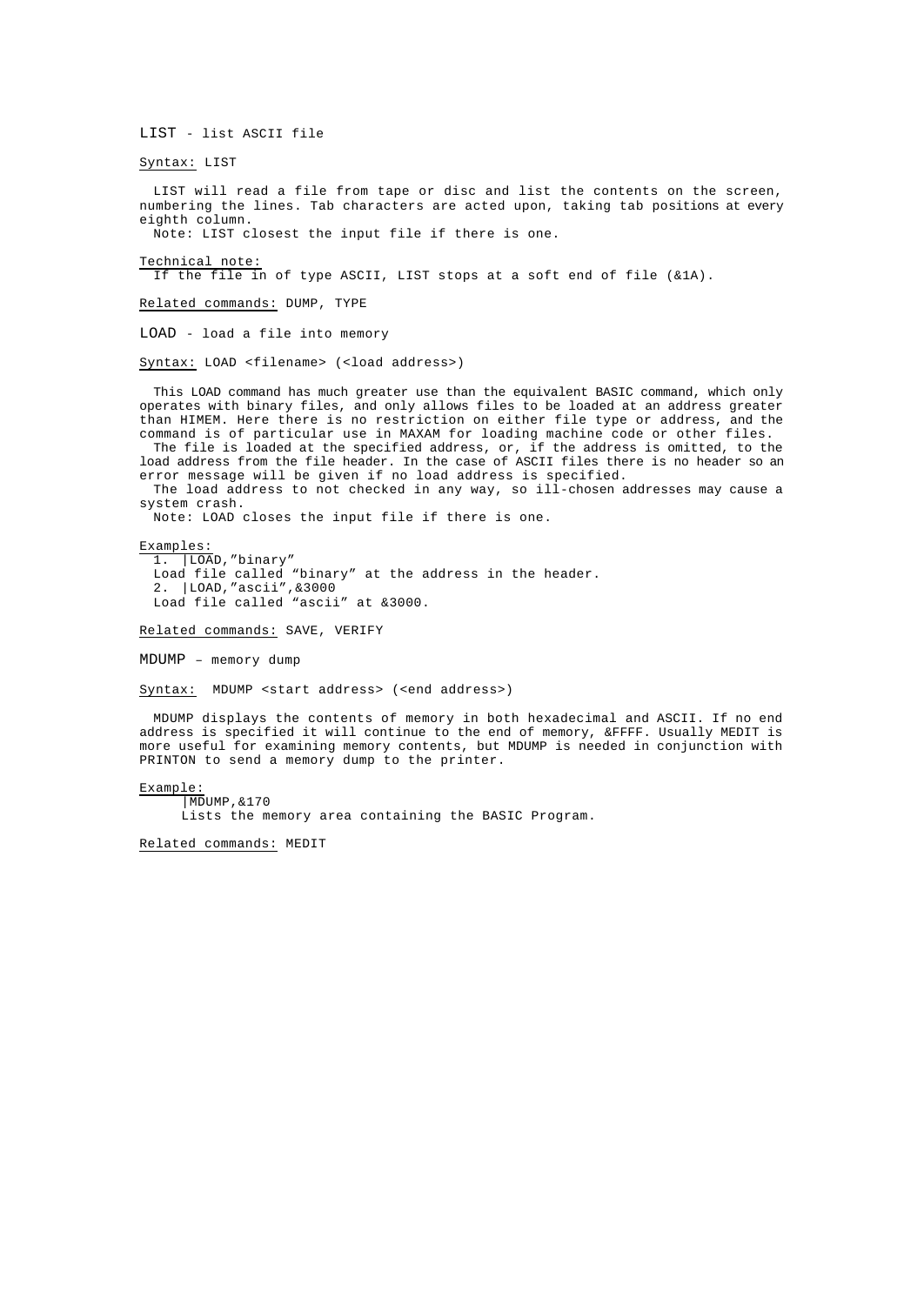MEDIT - memory editor

Syntax: MEDIT <address>

Examination and direct alteration of memory contents are possible with MEDIT. When the command is entered, the whole screen is used to display an area of memory with the selected address in the centre. Hexadecimal and ASCII representations are shown, and the contents may be altered simply by overtyping what is shown on the screen. Pressing TAB will switch between hex and ASCII editing modes.

MEDIT offers the following commands:

TAB switch between hex/ASCII editing modes.<br>SHIFT <cursor-up> move to top of screen. SHIFT <cursor-up> move to top of screen.<br>SHIFT <cursor-down> move to bottom of scre SHIFT <cursor-down> move to bottom of screen.<br>SHIFT <cursor-left> move to start of line. SHIFT <cursor-left> move to start of line.<br>SHIFT <cursor-right> move to end of line. move to end of line. CTRL <cursor-up> move back one screenful. CTRL <cursor-down> move on one screenful. CTRL <cursor-left> move to top left. CTRL <cursor-right> move to bottom right.<br>ESC finish finish

Related commands: DEDIT, MDUMP

MOVE – move BASIC lines

Syntax: MOVE <first line> <last line> <destination line>

It is often useful to be able to move a section of a BASIC program when reorganising or tidying up your program. MOVE takes three parameters, all of which are BASIC line numbers. The first two line numbers define the block which is to be moved. The line specified need not exist: if the first number does not exist the block is taken to start at the first line after that specified: if the second number does not exist the block is taken to end at the last line before that specified.

The destination line determines where the block is to be moved to. The block is inserted after the line. If the line does not exist the block is inserted at the point where the line would have been.

After the block has been moved the line numbering will be wrong because the line numbers are not altered. So after using MOVE it is essential to renumber the program.

# Example:

MOVE 200,340,1200 **RENUM**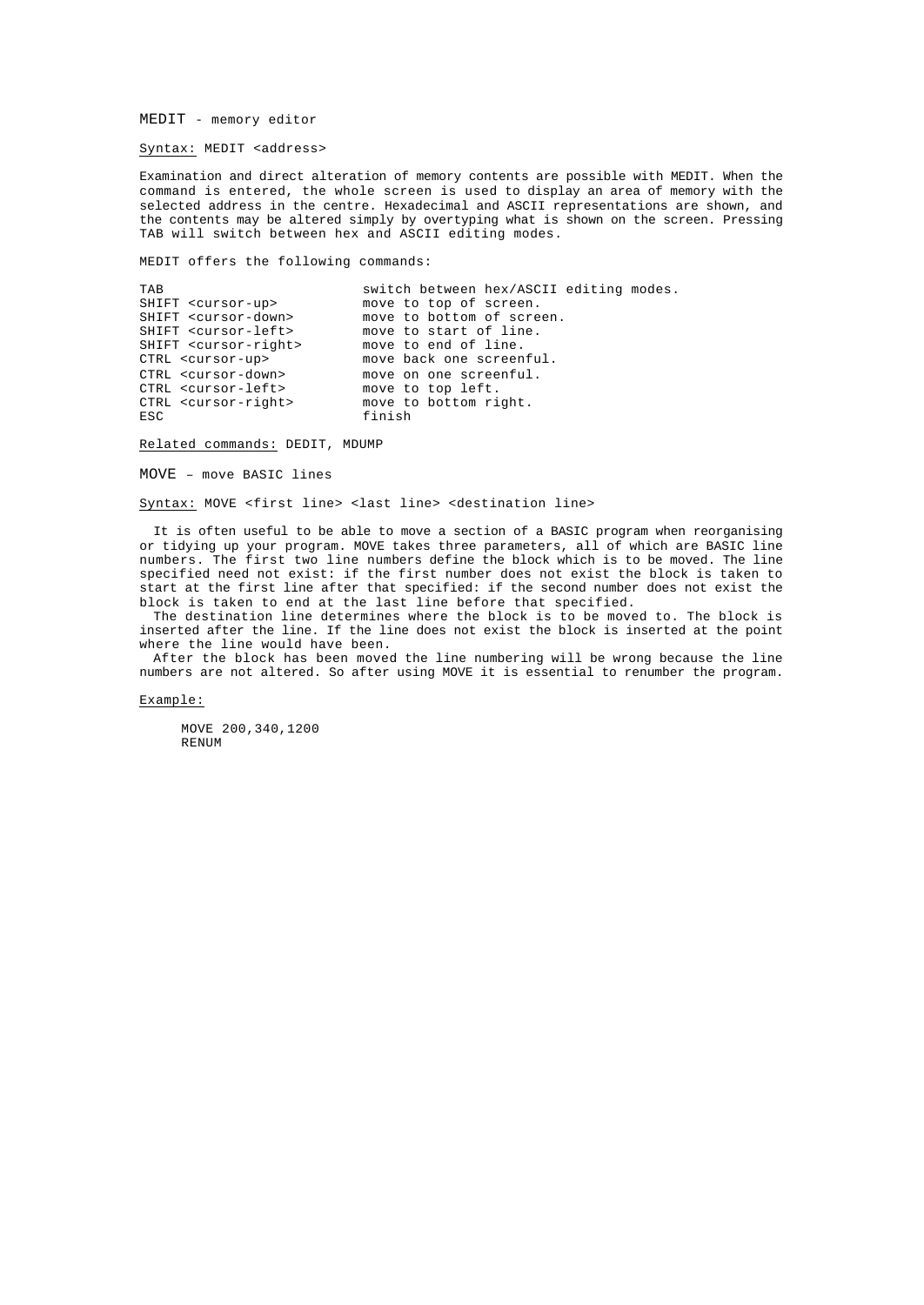PRINTOFF - turn off printer echo

Syntax: PRINTOFF

After issuing the PRINTOFF command screen output is no longer copied to the printer.

Related command: PRINTON

PRINTON - turn on printer echo

# Syntax: PRINTON

After issuing the PRINTON command all subsequent screen output is copied to the printer. In particular it can be used to print the output from commands such as TYPE, LIST, DUMP, MDUMP, HELP, TOKENS, FIND, VERIFY, VARS, FNS and ARRAYS. Also, the output from BASIC programs can very easily be sent to the printer, which can be very useful for debugging.

## Technical note:

PRINTON works by intercepting TXT WRITE CHAR and TXT OUT ACTION. Control codes sent to TXT OUT ACTION are correctly intercepted and not sent to the printer.

Related commands: PRINTOFF, SPOOL

REN - rename file

Syntax: REN <new filename> <old filename>

This is the AMSDOS command and so is identical in effect and use to that described in the Amstrad manual. The command is, however, intercepted and will prompt for parameters in the usual way, thus allowing easy renaming of files from BASIC.

REPLACE - find and replace string in BASIC program

Syntax: REPLACE <old string> <new string>

REPLACE works exactly as FIND to find the old string, and then replaces it by the new string. Both strings are tokenised (see FIND). The new string can be shorter, the same length, or longer than the old string. BASIC variables remain defined, even if the strings are of different lengths.

Care must be taken when replacing single character strings (see note under FIND). The old string may contain wildcards (see FIND).

Example: |REPLACE,"f%","flag%" Renable variable f% to flag%

Related commands: FIND, REPLACEA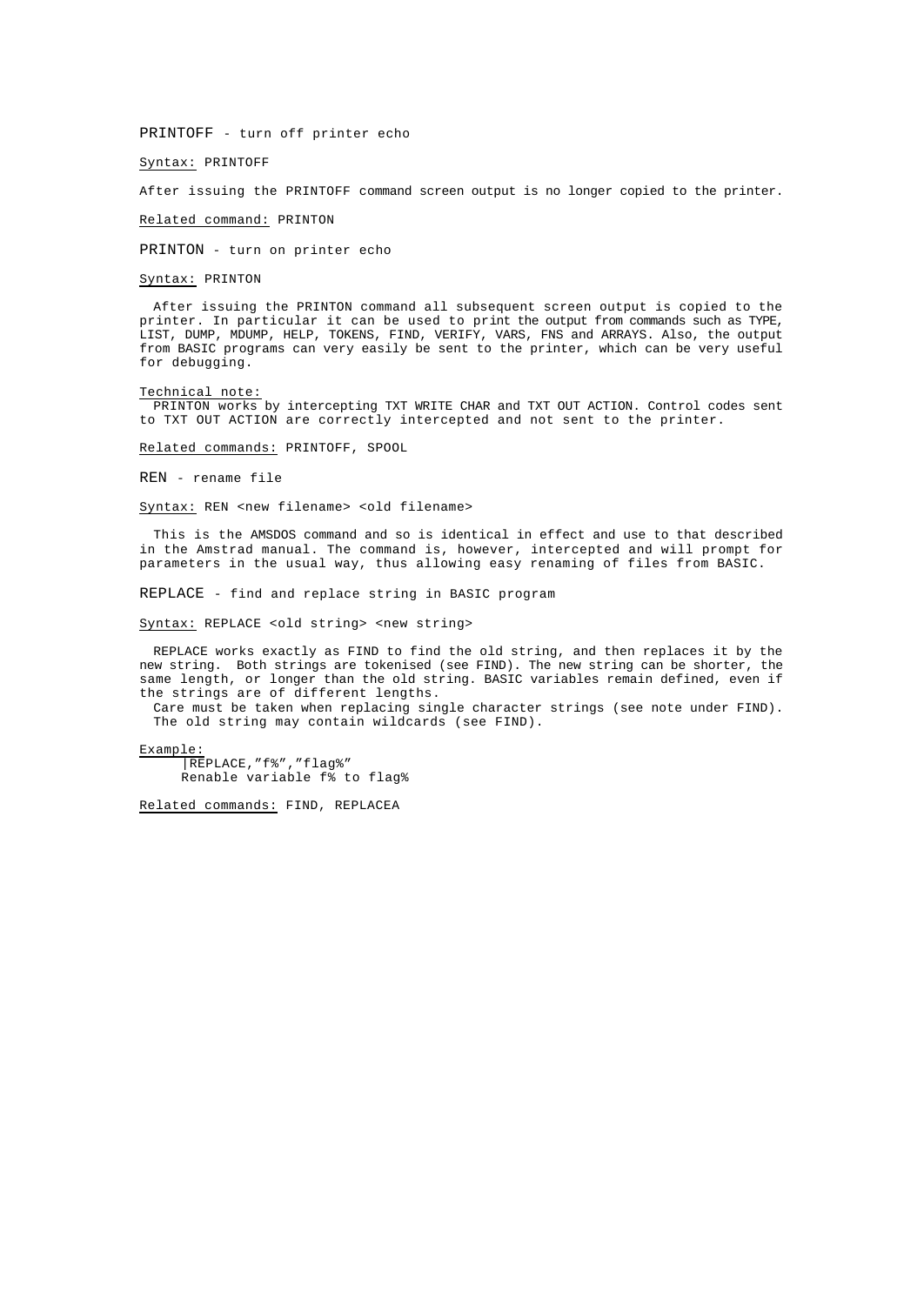REPLACEA - replace ASCII string in BASIC program

Syntax: REPLACEA <old string> <now string>

REPLACEA is the ASCII equivalent of REPLACE, replacing one string by another.

Related commands: FINDA, REPLACE

ROMOFF - turn off all or selected ROM.

Syntax: ROMOFF (<list of rom numbers>)

ROMOFF causes the machine to be reset, initialising only selected background ROMs. If no parameters are given no background ROMs will be initialised, otherwise all ROMs will be initialised except those specified. Use the HELP command to determine the ROM numbers.

Warning: ROMOFF will reset the machine completely and destroy memory contents.

Example: |ROMOFF,5,7

Turn off ROM 5 and the disc ROM.

Related Command: HELP

SAVE - save block of memory as binary file

Syntax: SAVE <filename> <start address> <length> (<entry addr>) (<load addr>)

Any block of memory can be saved, and is specified as in the BASIC command SAVE by start address and length. Again as in the BASIC command the fourth parameter is optional and specifies the entry address for machine code programs. The fifth (optional) parameter is an addition to BASIC end allows the setting of a load address different to the address from which the file was saved. This latter option is only available to disc users because the cassette firmware does not allow the load address to be set.

Note: SAVE closes the output file if there is one.

Related commands: LOAD, SAVEA, VERIFY

SAVEA – save block of memory as ASCII file

Syntax: SAVEA <filename> <start address> <length>

SAVEA is the same as SAVE except that the block of memory is saved as an ASCII file. Only three parameters apply since the ASCII file has no header in which to store the other information. This command is provided for use with where only ASCII files may be used, such as CP/M applications.

Note: SAVEA closes the output file, if there is one.

Related command: SAVE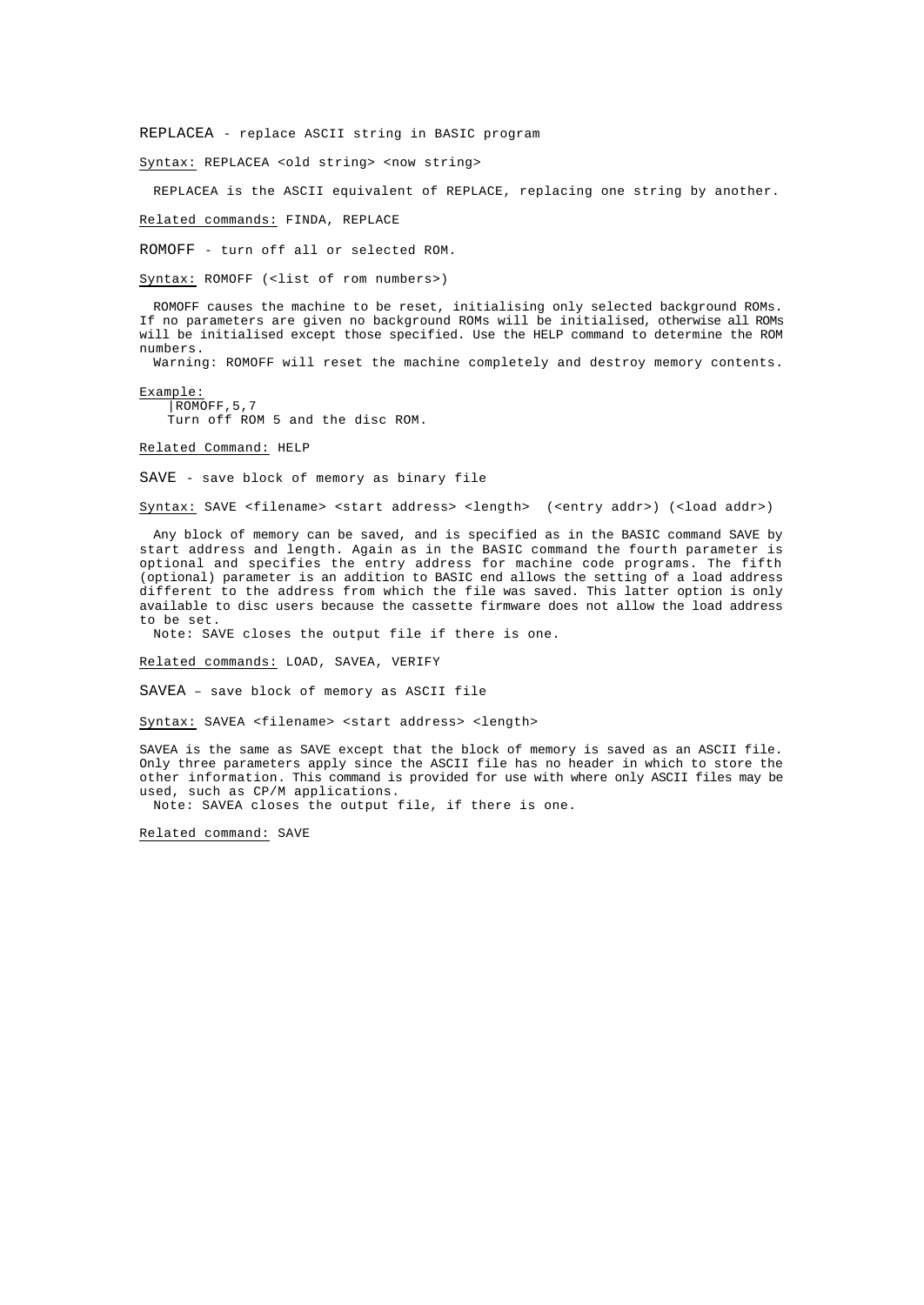SPOOL - turn on spooling to file

# Syntax: SPOOL <filename>

When the SPOOL command is issued the specified file is opened. All subsequent screen output is then copied to that file until a SPOOLOFF command is issued. Warning: the use of some commands cause the output file to be closed and spooling to be turned off. These include SAVE, SAVE and the BASIC command CAT. If this occurs the command SPOOLOFF must still be issued before SPOOL can be used again. Note: SPOOL closes the output file, if there is one.

Related commands: PRINTON, SPOOLOPP

SPOOLOFF - turn off spooling to file

# Syntax: SPOOLOFF

The spool output file is closed and screen output is no longer copied to the file. Note that this command is essential because the last block of the file is not written until this command is issued.

# Related command: SPOOL

STATUS - display status information

# Syntax: STATUS

The status information listed is shown by the example below. The memory between 'Start of program' and 'End of Program' is occupied by the current BASIC program, followed by any PROTEXT or MAXAM text. The area between 'End of program' and 'First free location' is occupied by BASIC variables. The area between 'Last free location' and HIMEM is occupied by BASIC strings.

#### Example:

|status Start of program =  $\&0170$ <br>End of program =  $\&223C$ End of program First free location = &223D<br>Last free location = &A36F Last free location<br>HIMEM  $=$  &A36F WIDTH setting= 13<br>SYMBOL AFTER 240 SYMBOL AFTER<br>Program size  $= 8397$  bytes Free memory= 31027 bytes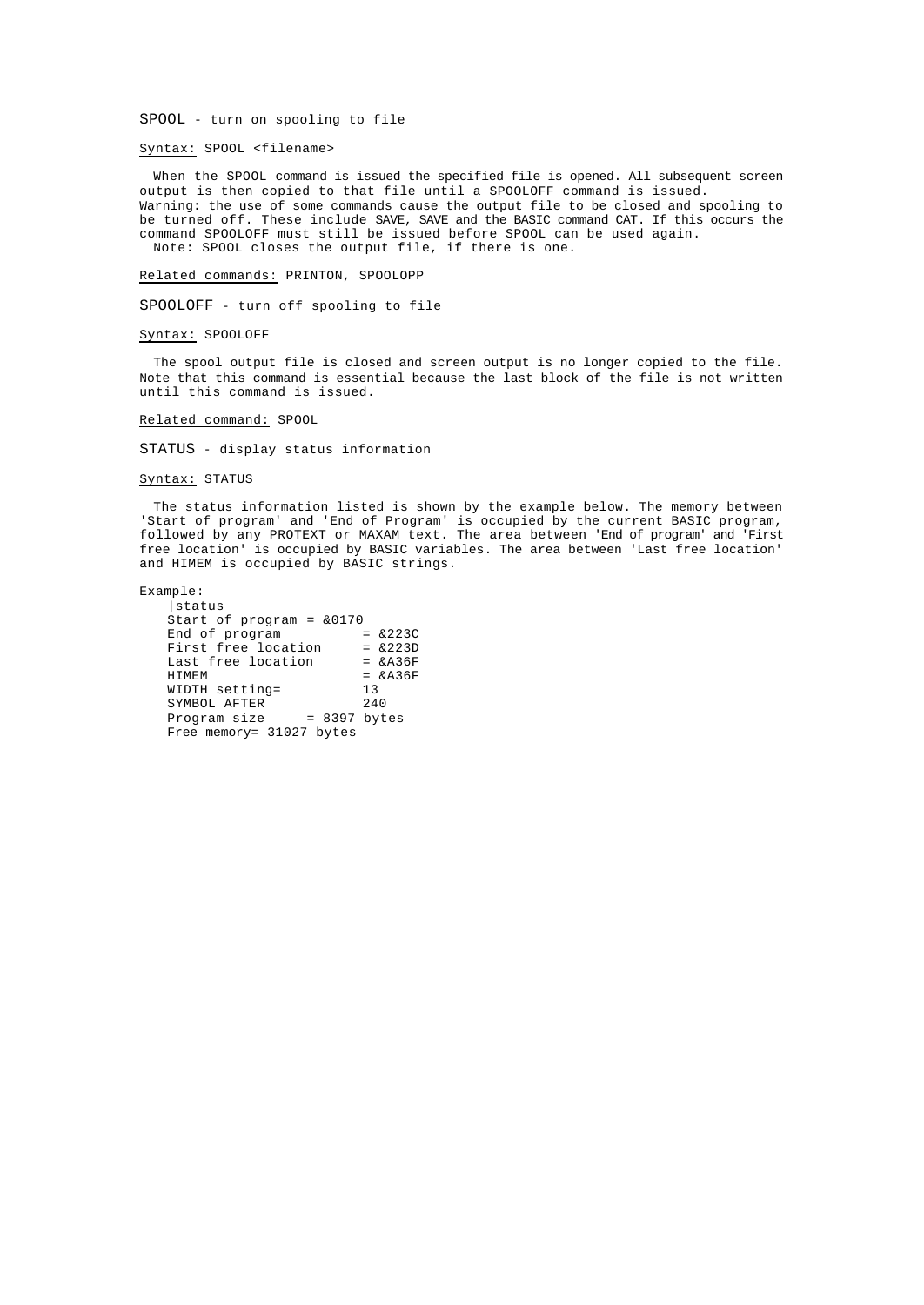TOKENS – display expansion strings

Syntax: TOKENS

The strings associated with all the expansion tokens are listed. The tokens 149 to 159 are set on reset. To set further definitions (using the BASIC command KEY) it may be necessary to clear space in the expansion string buffer. To do this set some of the tokens to the null string. e.g. KEY 158,""

# Example:

| tokens |                   |       |                |
|--------|-------------------|-------|----------------|
| 128    | 0                 | 129 1 |                |
| 130    | 2                 | 131   | -3             |
| 132    | 4                 | 133   | 5              |
| 134    | 6                 | 135   | 7              |
| 136    | 8                 | 137   | 9              |
| 138    |                   | 139   |                |
| 140    | RUN"DISC          | 141   |                |
| 142    |                   | 143   |                |
| 144    |                   | 145   |                |
| 146    |                   | 147   |                |
| 148    |                   | 149   | STATUS         |
| 150    | <b>RUN</b>        | 151   | LIST           |
| 152    | MODE <sub>2</sub> | 153   | PRINTOFF       |
| 154    | <b>HELP</b>       | 155   | TOKENS         |
| 156    | PRINTON           | 157   | PROTEXT        |
| 158    | MAXAM, 2          | 159   | CALL &BB4E:CLS |

TYPE - type ASCII file

Syntax: TYPE <filename>

TYPE will read a file from tape or disc and list the contents on the screen. Tab characters are acted upon, taking tab positions at every eighth column. Note: TYPE closes the input file if there is one.

# Technical note:

If the file is of type ASCII, TYPE stops at a soft end of file (&1A).

Related commands: DUMP, LIST

U - execute UTOPIA command

Syntax: U <command name> (<command parameters>)

This command is provided for use when another ROM is intercepting a command meant for the UTOPIA ROM. It simply causes the UTOPIA command to be executed as if the other ROM were not present.

# Example:

|U,"ROMOFF", 7

Related command: XROM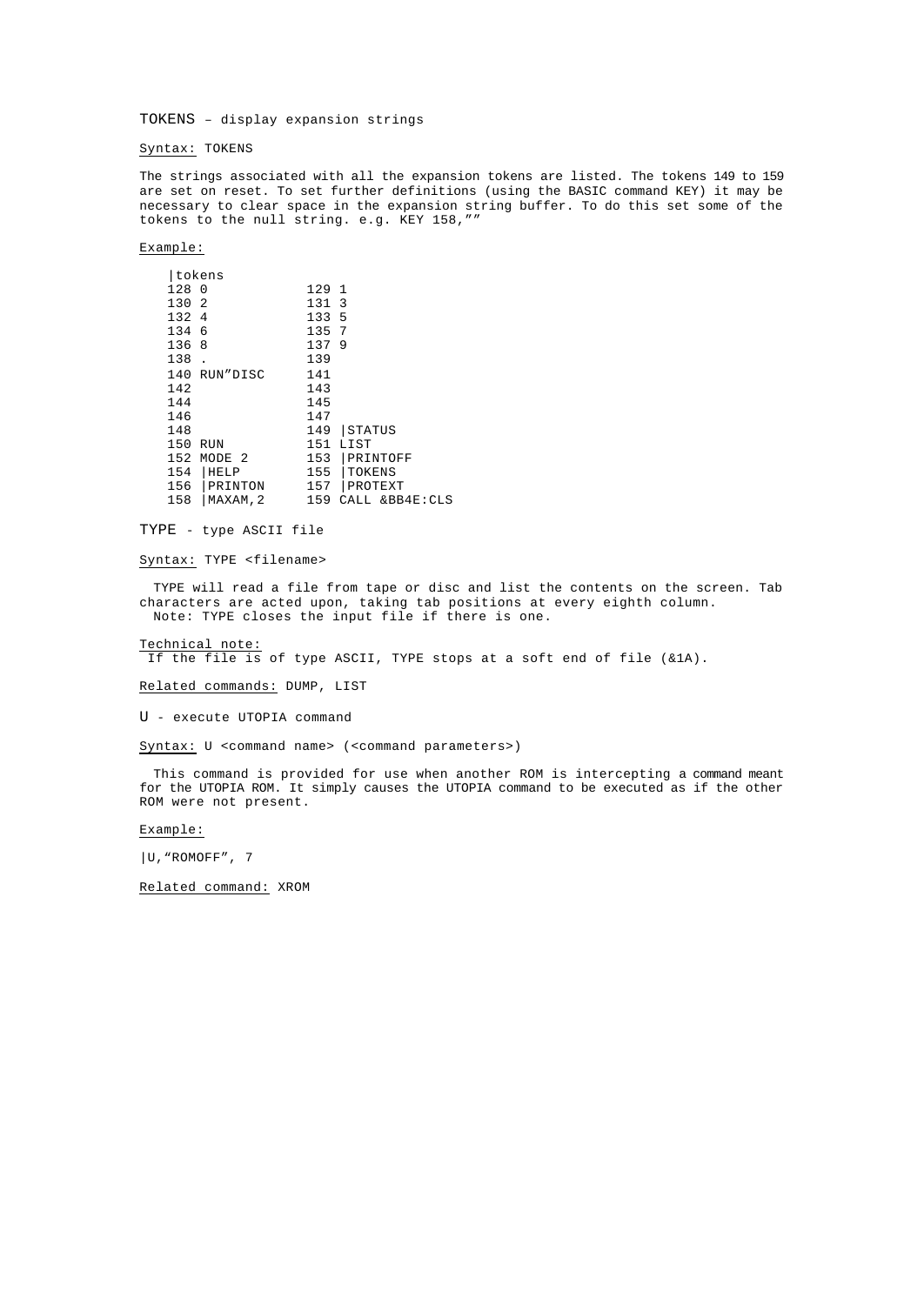VARS - display currently defined variables

# Syntax: VARS

A complete list of all currently defined variables (excluding arrays) is produced. The variables are listed in the order: integer variables, real variables, string variables. Integer and string variables are listed with their current value, Integers being shown in decimal and hexadecimal. The type of each variable is indicated by the appropriate type marker: % (integer), ! (real), or \$ (string).

# Example:

| <i>vars</i>        |       |       |
|--------------------|-------|-------|
| COUNT?             | 15    | &000F |
| SCORE <sup>8</sup> | 6003  | &3E83 |
| TOTAL!             |       |       |
| <b>REPLYS</b>      | "yes" |       |

Related commands: ARRAYS, FNS

VERIFY - verify file content.

Syntax: VERIFY <filename> (<address>) (<length>)

The function of VERIFY is to compare the contents of a part of memory with the contents of a file, and to list all differences between the two. It can be used in three ways:

- (i) to verify the current BASIC program. If just a filename is specified that file will be compared with the current BASIC program.
- (ii) to verify a complete file. Enter a filename and a start address. The file will be compared with the contents of memory starting at that address and continuing to the end of the file.
- (iii) to verity a block of memory. Enter a filename, start address and length of memory in bytes. The complete block of memory will be compared with the file. If the end of the file is reached before the end of the block of memory a message to that affect is displayed. This option allows the possibility of verifying just part of a file.

If verification is successful the message "Verification successful" is displayed. It not, the memory addresses where memory and file differ are listed. MEDIT can he used to examine those memory locations.

# Examples:

1. |VERIFY,"prog" compare BASIC program with file "prog". 2. |VERIFY,"mem",&3000,560 Compare 560 bytes of memory starting at &3000 with the file "mem".

Related commands: LOAD, SAVE, SAVEA, VTEXT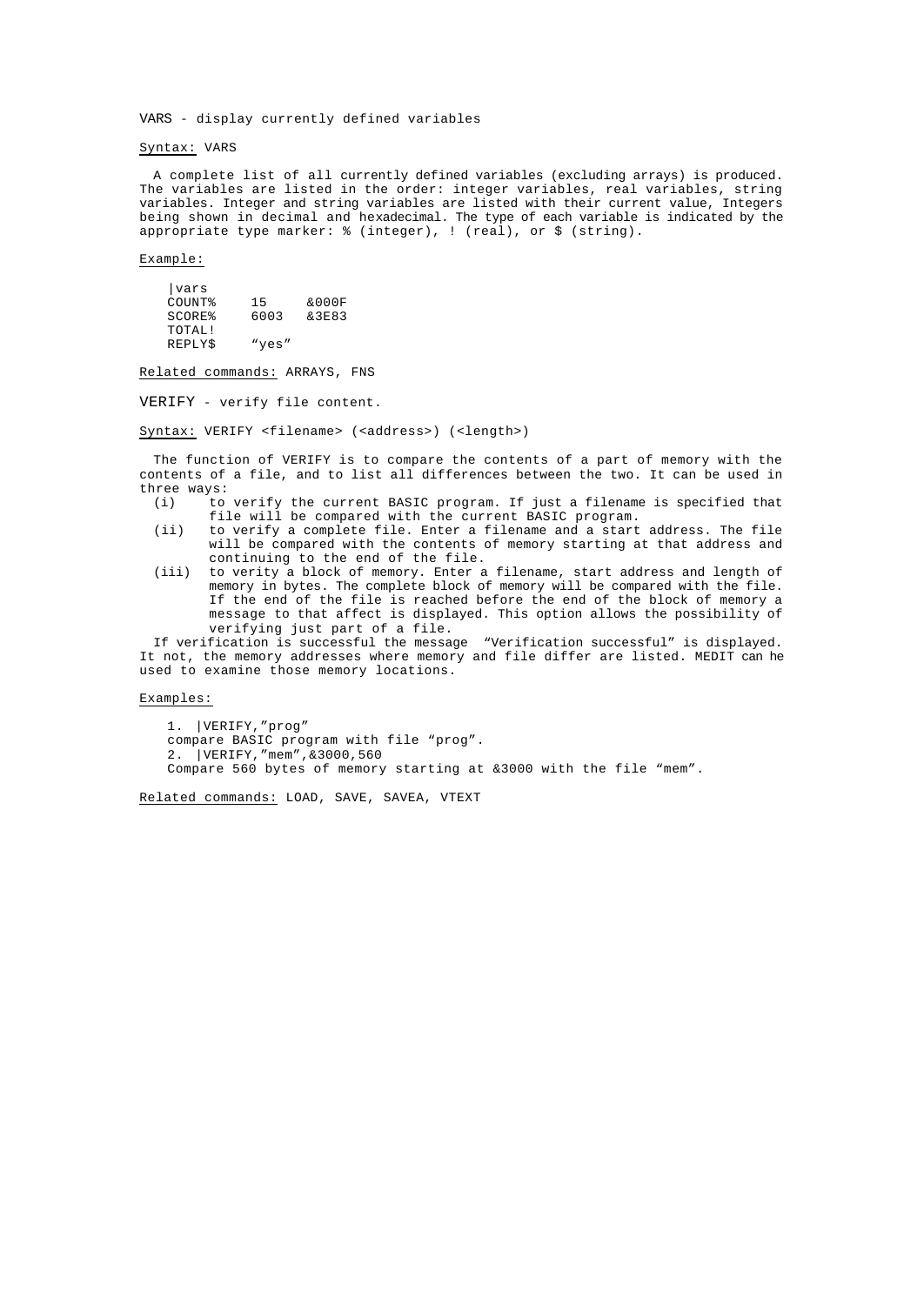VERIFY - verify text

Syntax: VTEXT <filename>

VTEXT is a special verify command for users of PROTEXT or MAXAM. The current text in memory is compared with the file. VTEXT does not list all differences but stops at the first. This is because it is likely that any difference was caused by text being inserted or deleted, and in that case most of the subsequent bytes would give an error.

# Example:

|VTEXT,"letter"

Related command: VERIFY

XROM - execute command in specified ROM

Syntax: XROM <rom number> <command> (<parameters>)

XROM is provided for use when more than one background ROM has a command of the same name. When this occurs the command in the lower numbered ROM is normally executed. XROM allows the command in the higher numbered ROM to be called. Use HELP to determine the ROM number you require.

XROM may be abbreviated to X.

# Example:

|XROM, 5,"CLEAR"

Related command: U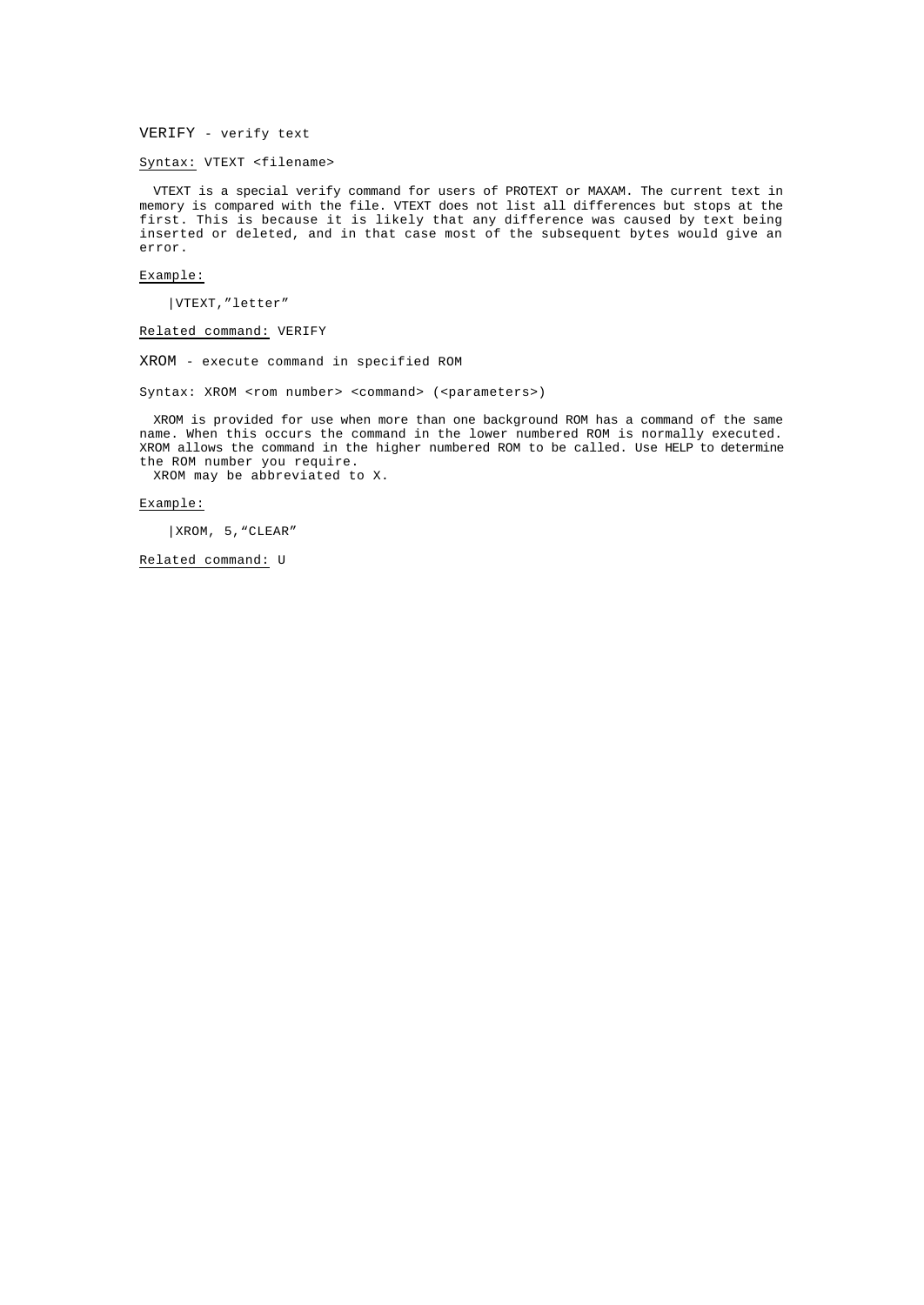# APPENDIX

Memory map – RAM

# Address

| 0       | firmware workspace                       |
|---------|------------------------------------------|
| 40      | Background ROMs lower workspace area     |
|         | (not used by Arnor ROMs)                 |
|         | (110) BASIC input buffer                 |
|         | (170) BASIC program area                 |
|         | BASIC variable storage                   |
|         | PROTEXT/MAXAM text area                  |
|         | ** free memory **                        |
| HIMEM-1 | ** free memory if himem altered **       |
|         | (A270) user defined characters           |
|         | (A2F0) Background ROMs upper workspace   |
|         | (including UTOPIA workspace - 256 bytes) |
| AC00    | BASIC workspace                          |
|         | B100 firmware workspace                  |
| C000    | screen memory                            |
|         |                                          |

Addresses given in brackets are variable - the numbers shown are for a machine with AMSDOS, UTOPIA, MAXAM and PROTEXT ROMs all initialised.